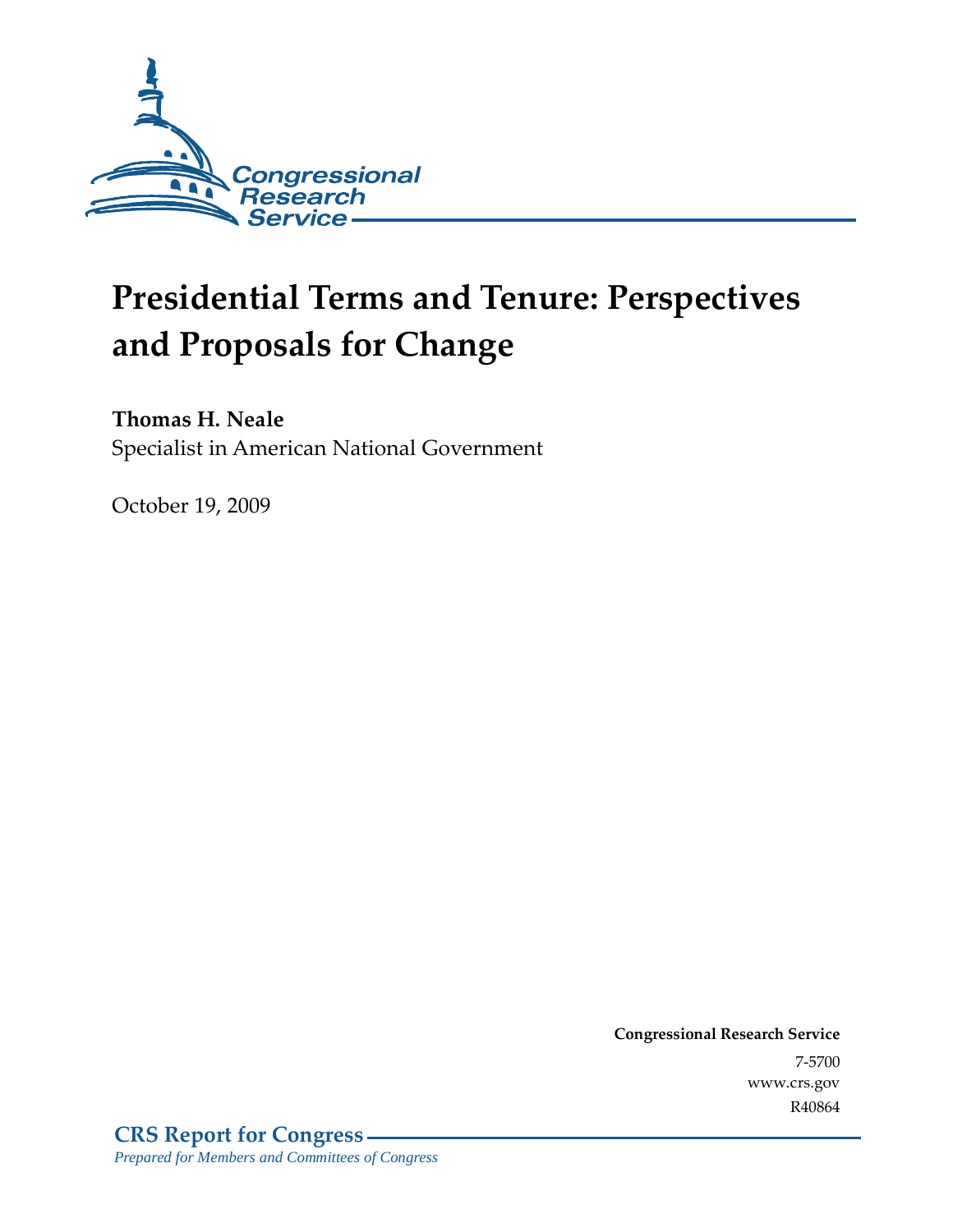# **Summary**

The terms of the President and Vice President are set at four years by Article II, Section 1 of the Constitution. The 20<sup>th</sup> Amendment, ratified in 1933, sets the expiration date of these terms at noon on January 20 of each year following a presidential election.

From 1789 to 1940, chief executives adhered to a self-imposed limit of two terms, although only 7 of the 31 Presidents from 1789 through 1933 actually served two consecutive terms in office. The precedent was exceeded only once, by President Franklin D. Roosevelt, who was elected to four terms, and served from 1933 through 1945. The 22<sup>nd</sup> Amendment, proposed and ratified following the Franklin Roosevelt presidency, provides that "No person shall be elected to the office of the President more than twice." It also specifies that Vice Presidents who succeed to the presidency may be elected to two full terms as President if they have served *less* than two years of their predecessor's term, for a theoretical total of 10 years' service as President. If, however, they have served *more* than two years of their predecessor's term, they can be elected to only one additional term, for a total of between four and eight years of service, depending on when the Vice President succeeded to the presidency. The debate continues as to whether the 22<sup>nd</sup> Amendment is an absolute limit on service as President. For instance, could a former President elected to two terms later be elected Vice President, and then succeed to the presidency on the departure of the incumbent chief executive? The  $25<sup>th</sup>$  Amendment, ratified in 1967, provided, among other things, for vacancies in the office of Vice President, empowering the President to make nominations to that office when it becomes unoccupied, subject to approval by a vote of both houses of Congress.

Although the length of the presidential term was decided after spirited debate at the 1787 Constitutional Convention, and the 22<sup>nd</sup> Amendment provides term limits for the President, proposed constitutional amendments that would alter these provisions are occasionally introduced in Congress. One proposal, which would lengthen the President and Vice President's terms to six years, was introduced frequently through the  $103<sup>rd</sup>$  Congress. Some six-year term amendments proposed limiting the President to a single term, while others allowed for two terms, or no limit at all. Another category of amendment, which continues to be introduced in most Congresses, would repeal the  $22<sup>nd</sup>$  Amendment. H.J.Res. 5, introduced in the  $111<sup>th</sup>$  Congress by Representative José E. Serrano, falls into this category. H.J.Res. 5 was referred to the House Judiciary Committee, but no further action has been taken to date.

This report will be updated as events warrant.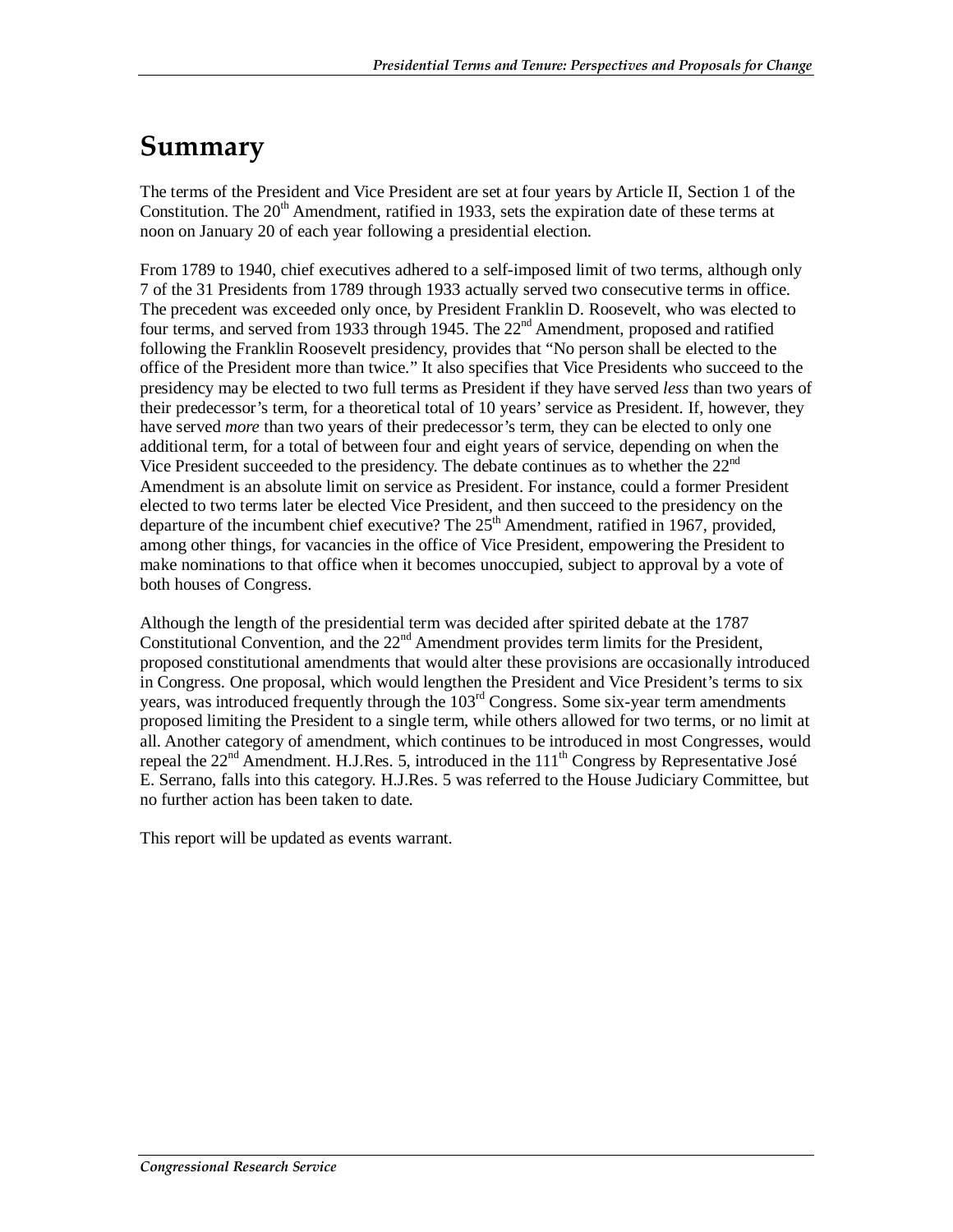# **Contents**

| The Philadelphia Convention: Debate and Decisions on Terms and Tenure  1                |  |
|-----------------------------------------------------------------------------------------|--|
|                                                                                         |  |
|                                                                                         |  |
|                                                                                         |  |
|                                                                                         |  |
|                                                                                         |  |
| Breaking With Tradition: A Third and Fourth Term for President Franklin D.              |  |
|                                                                                         |  |
| The 22 <sup>nd</sup> Amendment and After: Presidential Tenure Since President Franklin  |  |
|                                                                                         |  |
| Constitutional Amendments Affecting Presidential and Vice Presidential Tenure  11       |  |
|                                                                                         |  |
|                                                                                         |  |
| Does the 22 <sup>nd</sup> Amendment Provide an Absolute Term Limitation on Presidential |  |
|                                                                                         |  |
|                                                                                         |  |
|                                                                                         |  |
|                                                                                         |  |
|                                                                                         |  |
|                                                                                         |  |
|                                                                                         |  |
|                                                                                         |  |
|                                                                                         |  |
|                                                                                         |  |
|                                                                                         |  |

## **Contacts**

|--|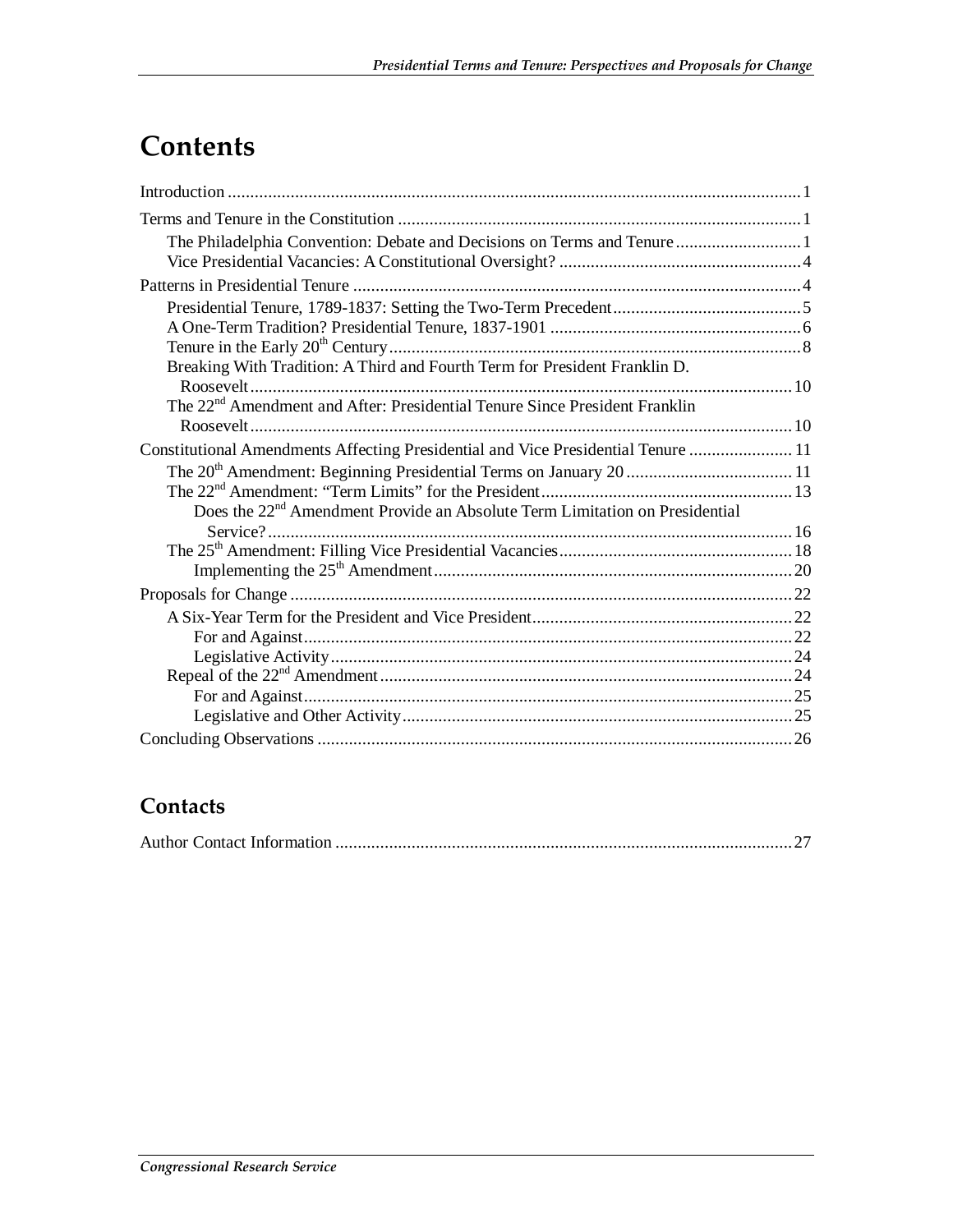# **Introduction**

The term of office of the President and Vice President is generally considered to be a settled constitutional issue. The four-year term, and the two-term tradition, the latter formalized in 1951 by the 22<sup>nd</sup> Amendment to the Constitution, appear to be fixed elements in the nation's political landscape. In contrast to the tranquil present, when relatively little debate occurs, the issue has had a turbulent past. Delegates to the Philadelphia Convention of 1787 wrangled over the presidential term for three months before reaching a compromise package of provisions only days before their adjournment. The two-term tradition was supposedly established by George Washington in 1795. While generally honored as sacrosanct until Franklin Roosevelt sought a third term in 1940, it was frequently challenged in the  $19<sup>th</sup>$  century by advocates of a single term, while no fewer than four  $19<sup>th</sup>$  and  $20<sup>th</sup>$  century Presidents before President Franklin Roosevelt were tempted to seek a third term. In the contemporary congressional context, proposals to adopt a single six-year term for Presidents were the subject of perennial constitutional debate until fairly recently, while amendments to repeal the  $22<sup>nd</sup>$  Amendment continue to be introduced in every Congress.

## **Terms and Tenure in the Constitution**

The terms of the President and Vice President were originally established at four years, with eligibility for reelection, by the Philadelphia Convention of 1787, which drafted the U.S. Constitution.

## **The Philadelphia Convention: Debate and Decisions on Terms and Tenure**

The questions of presidential term length and reeligibility were the subject of considerable discussion at the Constitutional Convention, which met in Philadelphia from May 28 through September 17, 1787. The delegates were generally divided between two factions—first, the "federalists," who sought to establish a robust federal government provided with the power of taxation and exercising greater authority over interstate commerce and relations, while managing the nation's international trade, foreign relations, and defense policy with a stronger hand. An executive who possessed considerable independence and authority was a key element in the federalist vision. They were generally opposed by the second faction, "anti-federalists," who feared the concentration of power as a threat to individual liberty and states' rights, preferring an executive (or multiple executives) who possessed limited authority and more closely resembled the President of Congress under the Articles of Confederation. Early in its deliberations, the convention rejected the concept of a plural executive, settling on a single President. It then moved to address two fundamental issues concerning his tenure.

• The first concerned duration of the executive's term.<sup>1</sup> Most state governors at that time served terms of one or two years. There appears to have been agreement

<sup>-</sup><sup>1</sup> Although the titles President, executive, and chief executive are used interchangeably in this report, the President was referred to as "the executive" or "the national executive" throughout most of the Constitutional Convention. The "stile" (continued...)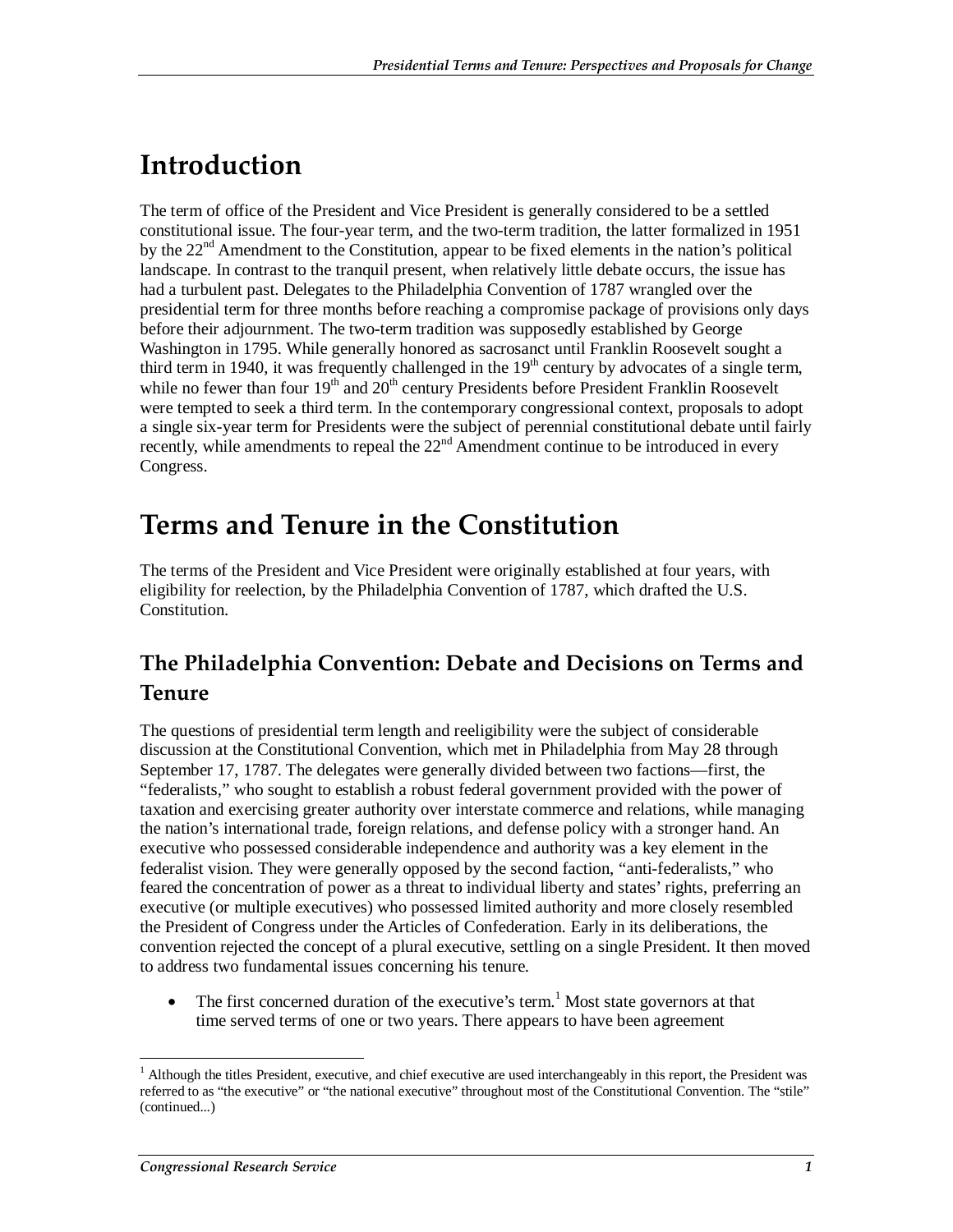among most of the delegates that whatever view they took of the federal executive, the office should have a longer term to guarantee stability. During the convention, nothing shorter than a three-year term received serious consideration.

• The second was the issue of reeligibility—should the executive be limited to a single term or be permitted to run for reelection to additional terms, and, if so, how many? Here, the convention delegates sought to balance the potential advantages of continuity and perspective provided by a long-serving executive with their still-fresh memories of domineering colonial governors and pervasive concern that an infinitely reelectible executive might lead to dictatorship or monarchy.

Both these questions were influenced by the question of who should elect the President: from the beginning, many delegates assumed the executive would be chosen by the legislature (Congress). It was widely held that a single term would be necessary to avoid excessive congressional influence over the presidency, and even worse, the unseemly spectacle of the executive scrambling to ensure congressional support for reelection to a second term. At least a solid minority of delegates, which occasionally expanded to a majority, also opposed reeligibility for the executive on general principle. They feared this provision might result in lengthy or even indefinite tenure for Presidents, providing them the opportunity to accrue overweening power in the executive branch. Other delegates, however, were more concerned about the need, as they saw it, to establish an independent, energetic executive; the fact that he might be eligible for reelection presented little difficulty for them. Debate over these issues continued off and on for two months, with the convention changing position several times before it reached a final compromise.

As the convention opened, the delegates initially debated a three-year and a seven-year term, both in the context of election by Congress. In early June, they agreed to the latter option, but did not provide the opportunity for reelection. Two weeks later, they revisited this decision, at the same time voting to move election from the national legislature to electors chosen in the states. The electors option was seen by some delegates as eliminating congressional influence over, or control of, the presidential election, and was regarded as an important element of separation of powers. This first hint of what ultimately emerged as the electoral college was followed by a vote to eliminate the prohibition on reeligibility. Concurrently, however, the delegates voted to shorten the executive's term to six years. The issue was not yet settled, however. On July 24, dissatisfied with their earlier choices, the convention voted to restore election by Congress, and followed up immediately with a heated debate on a proposal to reinstate the one-term requirement. It seems apparent from the record that tempers had grown short by this time, and even James Madison's restrained style does not conceal the apparent passion of the debate that followed. Supporters of independent election, still smarting from the recent reversion to congressional election, vehemently opposed the motion, while partisans of the single term and legislative supremacy countered, probably facetiously, with various proposals, including an indefinite term (i.e., the executive would serve "during good behavior") and terms of 11, 15, and even 20 years.<sup>2</sup> The

<u>.</u>

<sup>(...</sup>continued)

of "the President of the United States" first appeared in the report of the Committee on Detail, which was submitted on August 6, 1787, after the convention had been in session for 10 weeks. Moreover, the Vice President was not considered at all during this period, since the office was not officially proposed until September 4.

<sup>2</sup> U.S. Constitutional Convention, 1787, *The Debates in the Federal Convention of 1787 Which Framed the Constitution of the United States of America*, reported by James Madison (Greenwood Press, Westport, CT: 1970 originally published 1920, Oxford University Press, New York), p. 314, hereinafter cited as *Madison's Notes*. For a digest of convention debate specifically relating to presidential term reeligibility, consult *The Founders' Constitution*, (continued...)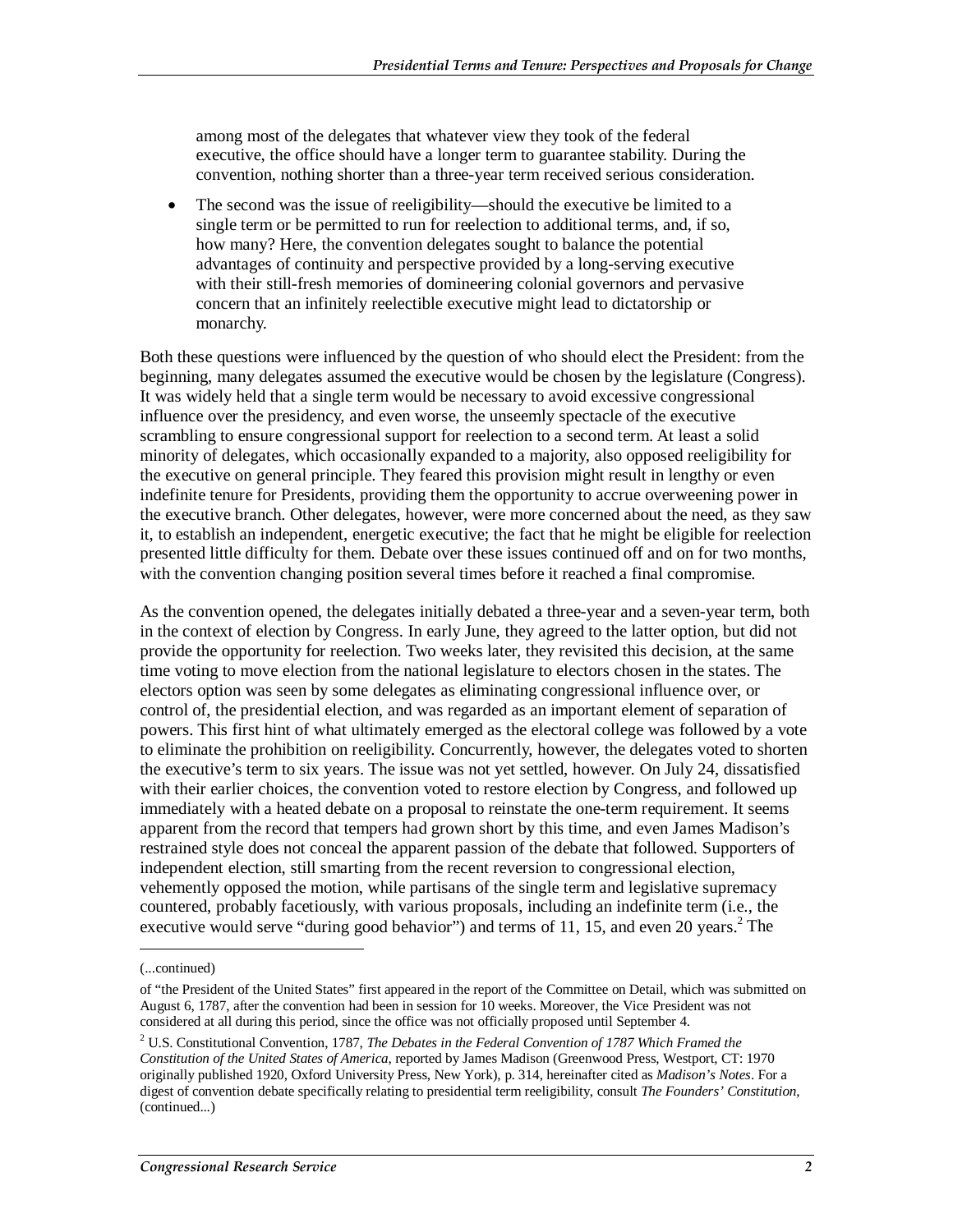latter faction also had the votes, at least for the moment; two days later, by a vote of six states to three the convention referred the following resolution to the Committee on Detail: "that a National Executive be instituted—to consist of a single person—to be chosen by the Natl. legislature—for the term of seven years—to be ineligible a 2d time."<sup>3</sup> The Committee on Detail, charged with organizing and fleshing out the convention's decisions, reported on August 6; its draft, as instructed, provided a seven-year term, without a provision for reelection.

The matter was still not settled, however. The delegates continued to struggle over who should elect the President, with term and reeligibility now recognized as a subset of the greater question. By this time, proposals for election of the President by the state legislatures, by electors chosen by lot from among the Members of Congress, and even popular election, had been considered and rejected, but agreement still eluded the delegates. One modern account of the convention notes that some delegates had left the convention to attend to business and professional matters after almost three months of nearly continuous, six-day-a-week sessions, while those who remained shared a growing inclination to finish the project. Debates grew shorter and members were quicker to accept compromise solutions to persistent disagreements.<sup>4</sup> In this context, recognizing they were at an impasse, the delegates voted on August 31 to refer the presidency question, along with other unresolved issues, to a Committee on Postponed Matters (also known as The Committee of Eleven, for the number of its members).<sup>5</sup> As active participants, the committee members were fully aware of the protracted struggle over presidential election, term, and reeligibility that had continued since early June. They chose to offer a fresh take on the issue: their report on the presidency, submitted on September 4, provided a four-year term, reeligibility, and, key to the issue, a reworked method of election, by an electoral college appointed in each state "in such manner as its Legislature may direct."<sup>6</sup> The committee's novel solution ultimately resolved the impasse. Although several die-hard opponents continued to argue in favor of legislative election, a single term, or shorter terms, all such motions were defeated by wide margins.<sup>7</sup> The convention had finally reached agreement on term and tenure for the President and the recently conceived office of Vice President. The Committee on Style and Arrangement reworked the various decisions into a form recognizable as the Constitution, and, after some final revisions, the document was approved and proposed to the states for ratification on September 17, 1787, with its now-familiar wording:

The executive Power shall be vested in a President of the United States of America. He shall hold his Office during the Term of four Years, and, together with the Vice President, chosen for the same Term, be elected as follows. 8

In the ensuing struggle for its approval in the states, the federalists cited "energy in the executive," stability in government, and separation of powers in defense of the presidential term

1

<sup>(...</sup>continued)

Philip B. Kurland and Ralph Lerner, eds., Web edition available at http://press-pubs.uchicago.edu/founders/. <sup>3</sup> *Madison's Notes*, p. 326.

<sup>4</sup> Clinton Rossiter, *1787: The Grand Convention* (New York: Macmillan, 1966), pp. 210-215.

<sup>5</sup> *Madison's Notes*, p. 502. 6

 $<sup>6</sup>$  Ibid., p. 507. The committee report also marks the first appearance of the office of Vice President.</sup>

<sup>7</sup> Ibid., pp. 514-515, 521.

<sup>8</sup> For detailed discussions of the presidency at the Constitutional Convention, see *Inventing the American Presidency*, ed. Thomas E. Cronin (University of Kansas Press, 1989) or Charles Coleman Thach, *The Creation of the Presidency, 1775-1789* (Baltimore: Johns Hopkins University Press, 1922).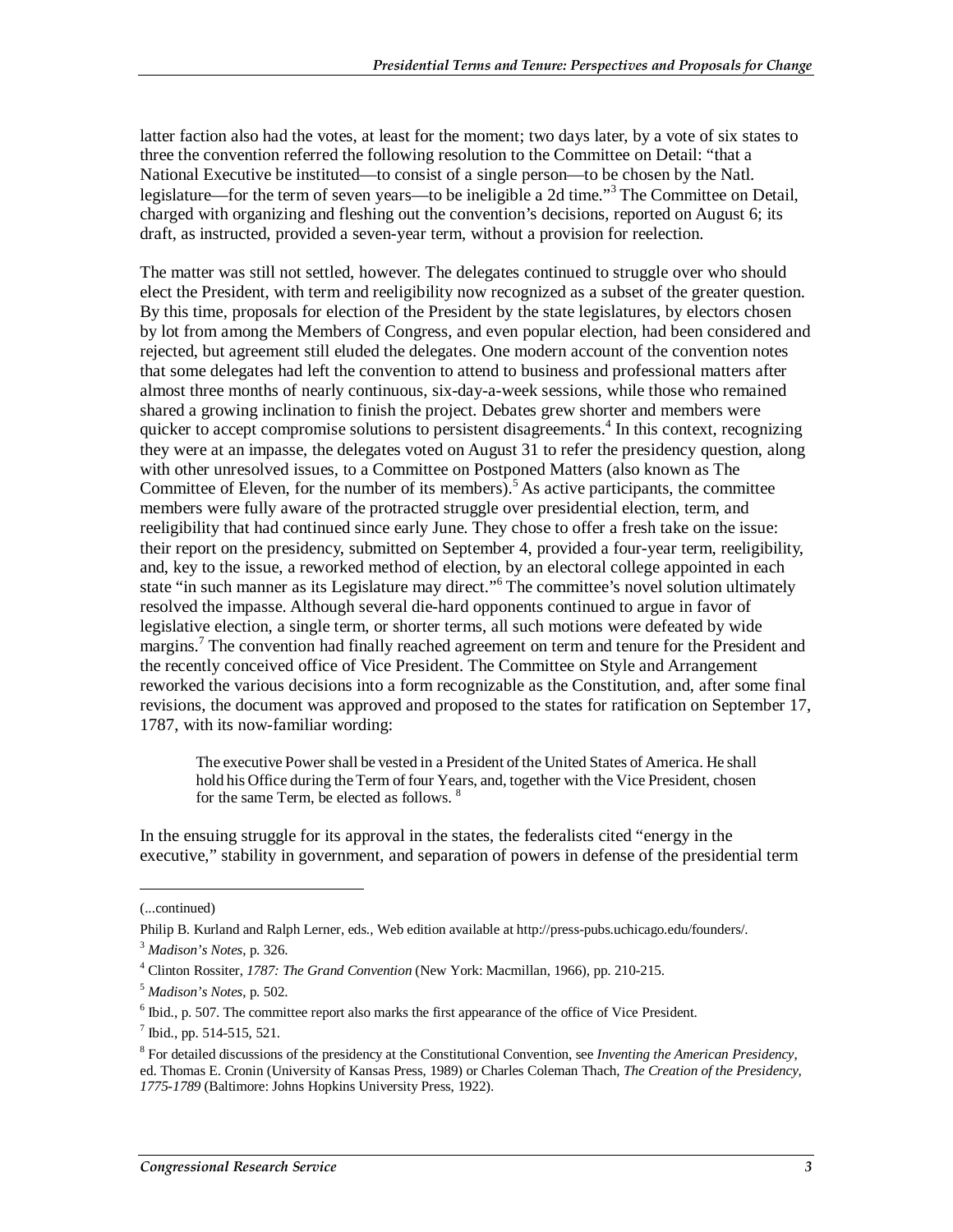and tenure, while opponents warned against excess concentration of power in the presidency, and a tendency to dictatorship or even monarchy that reeligibility and lengthy terms might encourage. In the final analysis, however, it is arguable that many doubts about these arrangements were mitigated by the near certainty that George Washington would serve as first President under the Constitution.

## **Vice Presidential Vacancies: A Constitutional Oversight?**

The Constitution addressed the question of presidential vacancies in the following language in Article II, Section 1, clause 6:

In case of the Removal of the President from Office, or of his Death, Resignation, or Inability to discharge the Powers and Duties of the said Office, the same shall devolve on the Vice President, and the Congress may by Law provide for the Case of Removal, Death, Resignation or Inability, both of the President and Vice President, declaring what Officer shall then act as President.<sup>9</sup>

It did not, however, make similar provision for vacancies in the vice presidency, so that office became vacant whenever the Vice President succeeded as President, or left office for any other reason, and remained so for the balance of the presidential term. The lack of such a provision was eventually remedied by the  $25<sup>th</sup>$  Amendment.<sup>10</sup>

## **Patterns in Presidential Tenure**

As the nation's first President, George Washington set many precedents. One of the most enduring is the tradition that he limited himself, and future chief executives by his example, to not more than two terms in office. His action was followed until Franklin Roosevelt was elected to a third term in 1940. Further, Roosevelt's unprecedented four-term presidency then spurred the subsequent ratification of the  $22<sup>nd</sup>$  Amendment, which conferred constitutional force on the practice.<sup>11</sup> The two-term tradition is thus widely regarded as the norm, but the record of presidential tenure is more complex: in fact, only 11 of 43 Presidents who served between 1789 and 2009 were elected to and served two consecutive terms, or 96 months, in office.<sup>12</sup> When deaths in office and the vicissitudes of electoral politics are taken into account, average presidential tenure declines to 61 months for the nation's 220 years of government under the

<sup>-</sup><sup>9</sup> U.S. Constitution, Article II, Section 1, clause 6. The Second Congress addressed the question of vacancy in the offices of both the President and Vice President in the Succession Act of 1792 (1 Stat. 240). The act provided that in such cases, the President pro tempore of the Senate and the Speaker of the House, in that order, would serve as President until a special election could be scheduled, unless the vacancies fell late in the term of office, in which case, the acting President would continue in office until replaced by the regularly elected President and Vice President.

 $10$  The Succession Act of 1792, enacted in response to this mandate, provided a special election for simultaneous vacancies in the presidency and vice presidency. It did not, however, address the question of a vacancy in the office of Vice President. Over the ensuing 176 years, the office was vacant on 14 different occasions, for periods ranging from 2 months to 47 months.

 $11$  It is important to note, however, that the  $22<sup>nd</sup>$  Amendment actually prohibits any person from being elected President more than two times. This will be discussed more fully later in this report.

<sup>&</sup>lt;sup>12</sup> Grover Cleveland served two *non-consecutive* terms (1885-1889, 1893-1897), and is listed as the 22<sup>nd</sup> and 24<sup>th</sup> President of the United States. Franklin D. Roosevelt (1933-1945) was elected four times, served three full terms, and died just four months after being inaugurated to a fourth term.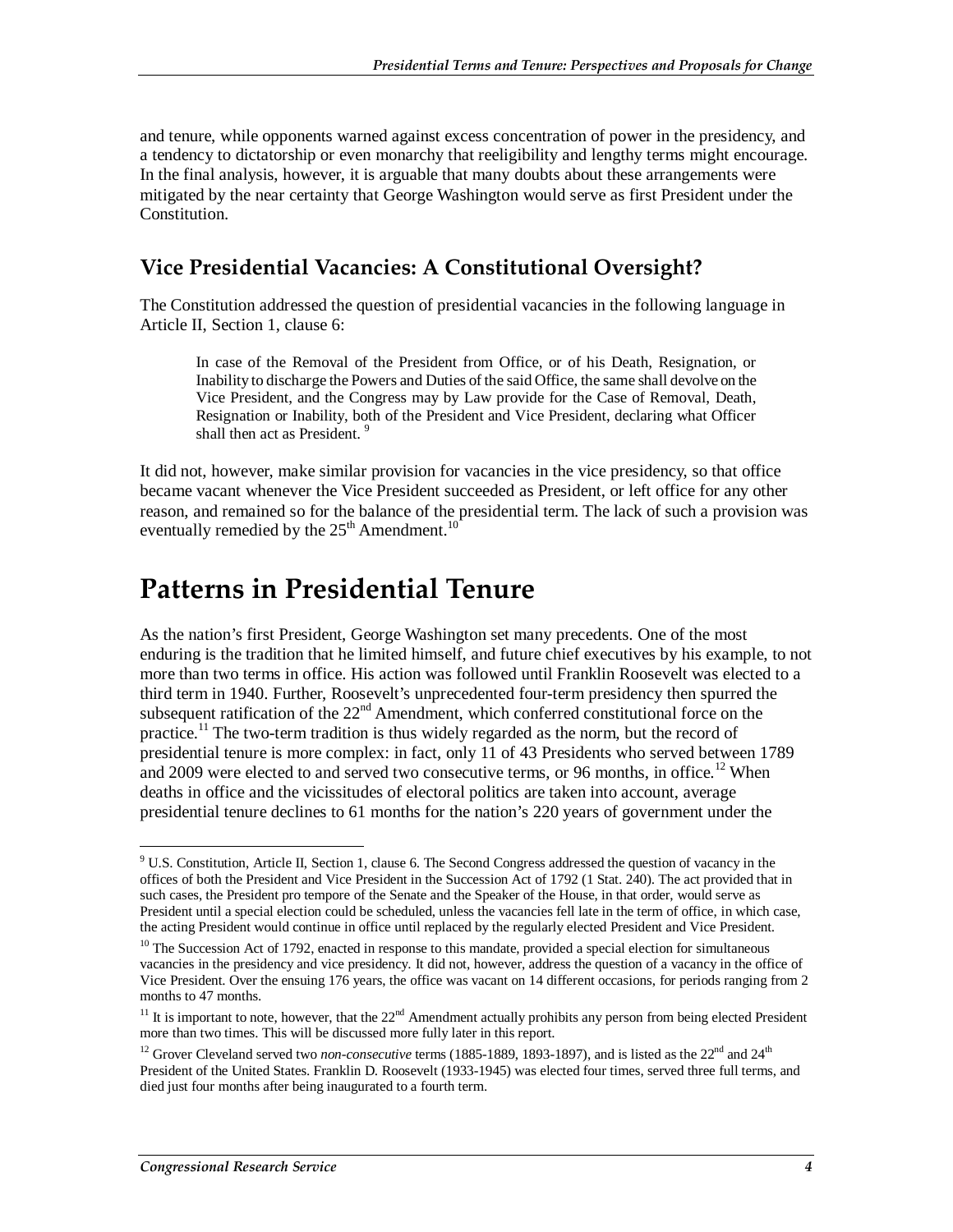Constitution. Moreover, the average time Presidents spend in office has passed through several apparent cycles since 1789, with the renomination and reelection rates of incumbents and the average length of presidential terms arguably reflecting changing levels of political unrest and/or socio-economic conditions in the nation during a given period. Moreover, the two-term tradition was persistently challenged during the nation's first century of constitutional government, while proposals that would have extended the executive's term to six years and/or limit Presidents to a single term continued to be offered into the late  $20<sup>th</sup>$  century and beyond in the case of the latter.

### **Presidential Tenure, 1789-1837: Setting the Two-Term Precedent**

George Washington, the "indispensable man," set a precedent for presidential tenure in 1796 when he announced his retirement after two terms (1789-1797), but there is little evidence he based the decision on a personal understanding that the Constitution implicitly limited his tenure. Moreover, Washington's announcement, which was incorporated in his renowned 1796 Farewell Address, actually gave no indication that he considered his action as a precedent for his predecessors. Rather, he cited his own weariness, and particularly the growing infirmities of age as primary factors in his decision: "every day the encreasing [*sic*] weight of years admonishes me more and more, that the shade of retirement is as necessary to me as it will be welcome."<sup>13</sup> Washington's immediate successor, John Adams (1797-1801), was defeated in the tumultuous election of 1800, and never faced the question of how many terms he would serve.<sup>14</sup>

According to modern scholars, the two-term tradition is more accurately attributed to Thomas Jefferson (1801-1809), who had expressed concern about "perpetual reeligibility" in the presidency as early as 1788.<sup>15</sup> As his own second term drew to a close, he was petitioned by the Vermont legislature to consider another run. Jefferson declined, stating in his reply his belief that

If some termination to the services of the Chief Magistrate be not fixed by the Constitution, or supplied by practice, his office, nominally four years, will in fact become for life, and history shows how easily that degenerates into an inheritance. Believing that a representative Government responsible at short periods is that which produces the greatest sum of happiness to mankind, I feel it a duty to do no act which shall essentially impair that principle, and I should unwillingly be the person who, disregarding the sound precedent set by an illustrious predecessor [George Washington], should furnish the first example of prolongation beyond the second term of office.<sup>1</sup>

Jefferson's decision acquired the force of tradition, at least in the short run, and was frequently attributed to Washington. Three of Jefferson's four immediate successors, James Madison (1809- 1817), James Monroe (1817-1925), and Andrew Jackson (1829-1837), stepped down at the close of their second terms, while the fourth, John Quincy Adams (1825-1829), was defeated for reelection in 1828 by Jackson. This 48-year period saw the longest average presidential tenure in

-

<sup>&</sup>lt;sup>13</sup> "Farewell Address," September 19, 1796, *The Writings of George Washington*, (Washington, GPO: 1940), vol. 35, p. 216.

<sup>&</sup>lt;sup>14</sup> The election of 1800 may also be regarded as an important milestone in the maturation of government under the Constitution. As bitter as the election campaign was, Adams oversaw, albeit grudgingly, the first peaceful transfer of authority (to his victorious opponent, Thomas Jefferson) under the new Constitution.

<sup>&</sup>lt;sup>15</sup> Michael Nelson, ed., *Congressional Quarterly's Guide to the Presidency*, 2<sup>nd</sup> ed. (Washington: Congressional Quarterly, 1996), p. 49.

<sup>16</sup> Thomas Jefferson, "To the Legislature of Vermont," *The Writings of Thomas Jefferson*, memorial edition (Washington: Thomas Jefferson Memorial Association, 1904), vol. 16, pp. 292-293.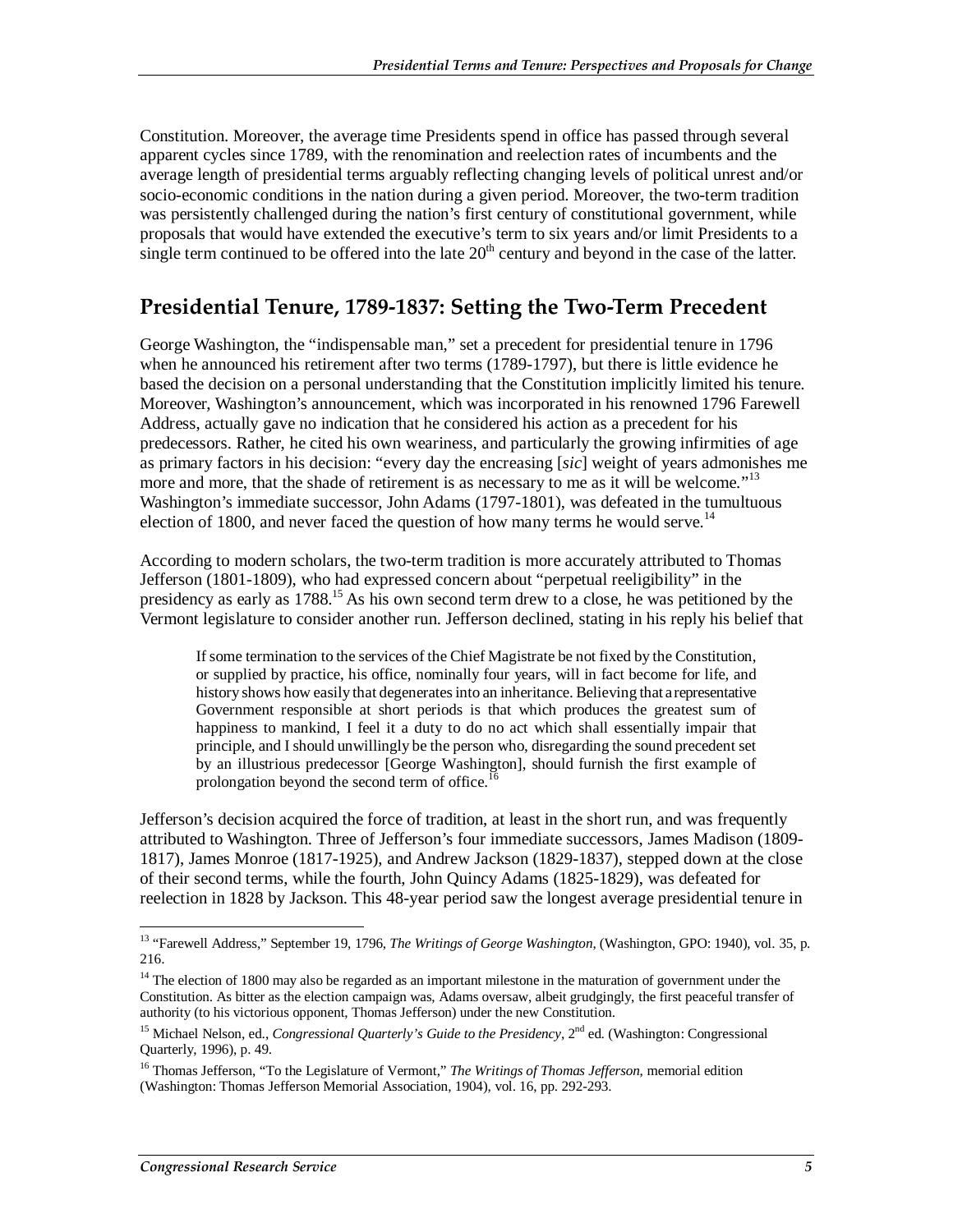the nation's history. Of the seven chief executives who served during these years,  $17$  five served two consecutive terms, a record that has yet to be equaled during a period of similar length. Even considering that each of the two Presidents Adams served only a single term, the average presidential tenure during this 48-year period was 82 months, substantially longer than the historical average of 61 months.<sup>18</sup> The vice presidency during this period had a similar pattern of stability, with the eight incumbents serving an average tenure of  $67$  months.<sup>19</sup>

### **A One-Term Tradition? Presidential Tenure, 1837-1901**

Andrew Jackson was the last chief executive to be elected twice until Abraham Lincoln won a second term in  $1864$ <sup>20</sup> Throughout much of this period, the concept of a single term, rather than the two-term tradition, enjoyed wide support as an appropriate norm for executive tenure. In fact, Jackson himself recommended that Congress consider an amendment that would establish a single four- or six-year presidential term in his Annual Messages to Congress<sup>21</sup> every year between 1830 and 1835.<sup>22</sup> William Henry Harrison (1841) recommended a constitutional amendment to prohibit "the eligibility of the same individual to a second term of the Presidency" in his 1841 inaugural address,  $^{23}$  while his Whig Party called for "a single term for the presidency" three years later in 1844, in its first published presidential platform.<sup>24</sup> Although similar declarations do not appear in the Democratic platforms of the time, historian Michael Nelson notes that many Democrats supported the proposal; moreover, Democratic Presidents James Polk (1845-1849) and James Buchanan (1857-1861) announced their intention to serve only one term before they entered office.<sup>25</sup> In fact, none of the eight Presidents who served between Jackson and Lincoln was elected to a second term. While such events indicate the popularity of single presidential terms during this period, the short tenures of these chief executives are arguably also due to the vagaries of political life: electoral defeat or rejection by their parties, and, in two instances, death in office.  $26$ 

<sup>-</sup><sup>17</sup> Washington, John Adams, Jefferson, Madison, Monroe, John Quincy Adams, and Jackson.

<sup>&</sup>lt;sup>18</sup> Statistics compiled by CRS. Terms have been rounded to the nearest month.

<sup>&</sup>lt;sup>19</sup> Between 1789 and 1837, two Vice Presidents, George Clinton and Elbridge Gerry, died in office, while a third, John C. Calhoun, resigned to accept a seat in the Senate. In a practice unique to this period, two Vice Presidents served under two different chief executives. Clinton served under Jefferson from 1805 to 1809, and under Madison from 1809 to his death in 1812. Calhoun served under John Quincy Adams from 1825 to 1829 and under Andrew Jackson from 1829 until his resignation in 1832.

<sup>20</sup> Nelson, *Congressional Quarterly's Guide to the Presidency*, p. 59.

<sup>&</sup>lt;sup>21</sup> The precursor to the State of the Union Message, the President's Annual Message to Congress, was submitted in December every year and was read in the two chambers by a clerk. Beginning with Thomas Jefferson, no President delivered his Annual Message in person for a period of 112 years until Woodrow Wilson did so in 1913.

<sup>22</sup> James D. Richardson, ed., *A Compilation of the Messages and Papers of the Presidents* (New York: Bureau of National Literature, Inc., 1897), vol. 3, pp. 1011, 1082, 1120, 1168, 1253, and 1336.

<sup>&</sup>lt;sup>23</sup> U.S. Congress, Senate, *Inaugural Addresses of the Presidents of the United States*, 101<sup>st</sup> Congress, 1<sup>st</sup> session, Senate Document 101-10 (Washington: GPO, 1989), pp. 83, 84.

<sup>24</sup> Donald Bruce Johnson, comp. *National Party Platforms*, rev. ed. (Urbana, IL: University of Illinois Press, 1978), vol 1, p. 9.

<sup>25</sup> Nelson, *Congressional Quarterly's Guide to the Presidency*, p. 49.

<sup>&</sup>lt;sup>26</sup> Jackson's anointed successor, Martin Van Buren (1837-1841), was defeated for reelection. His successor, William Henry Harrison (1841), died after one month in office. Harrison's Vice President, John Tyler (1841-1845), was denied renomination by the Whig party and not seriously considered for a full term. James Polk (1845-1849) declined to run for a second term. As with Harrison, Zachary Taylor (1849-1850) died in office; his Vice President, Millard Fillmore (1850-1853), was denied nomination for President by his party. Both Franklin Pierce (1853-1857) and James Buchanan (continued...)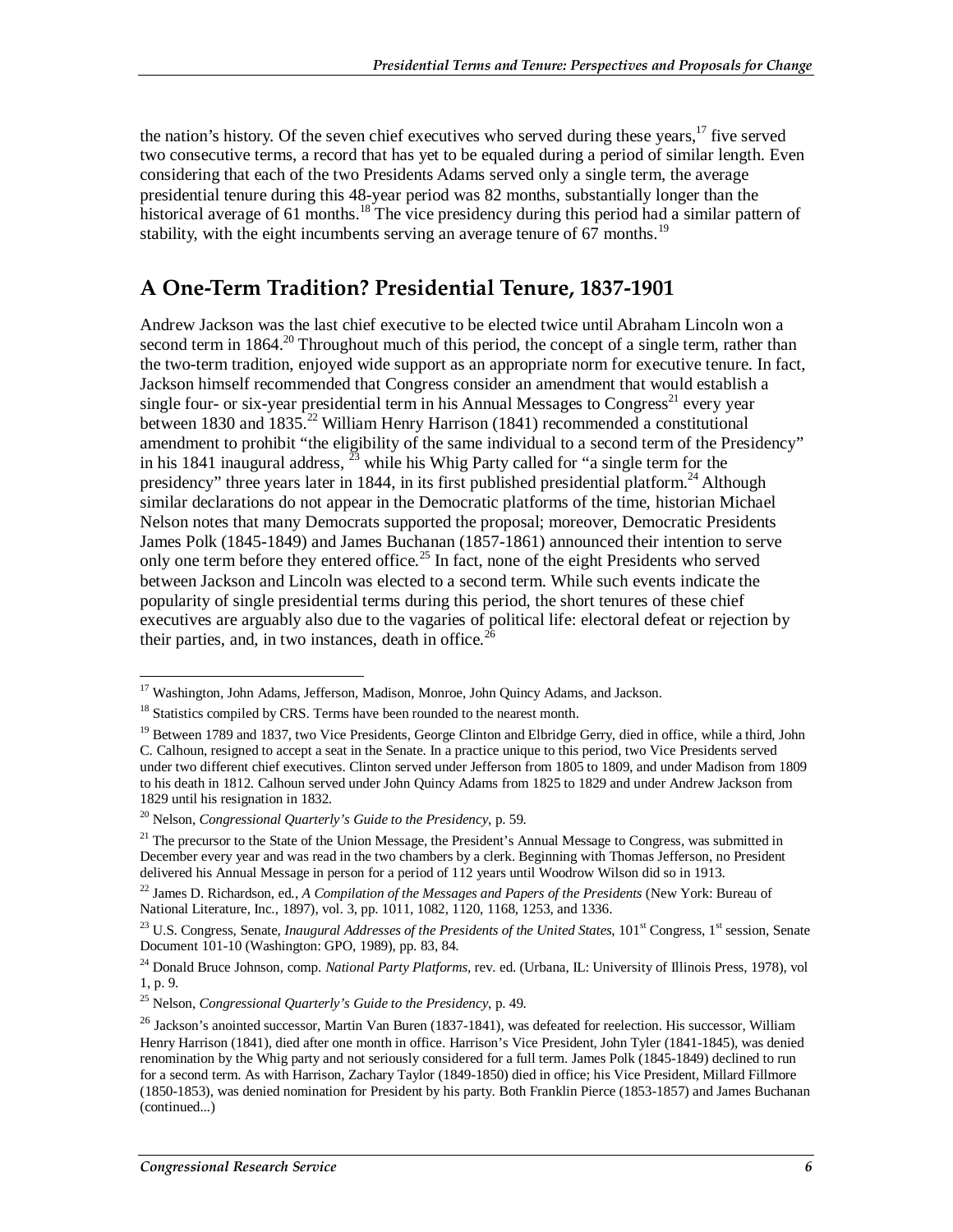Throughout the balance of the  $19<sup>th</sup>$  century, the ideal of the two-term presidency, while often deferred to, actually remained the exception, rather than the rule, arguably, both by design and circumstance. At the same time, proposals for a single-term amendment to the Constitution continued to be offered in Congress.<sup>27</sup> As noted previously, in 1864 Abraham Lincoln (1861-1865) became the first President elected to a second term since Jackson, while Ulysses S. Grant (1869-1877) was the only chief executive between Jackson and Woodrow Wilson (1913-1921) to serve two consecutive terms in office. In 1876, Republican Party leaders, with Grant's tacit approval, explored the possibility of a third term, but the force of tradition, combined with the record of his tenure in office, $^{28}$  led to a public outcry, and this trial balloon was eventually deflated.<sup>29</sup> Of the other chief executives holding office during this period, Rutherford B. Hayes (1877-1881) declined to seek a second term; moreover, he also proposed a single-term amendment in his inaugural address.<sup>30</sup> Grant sought the GOP nomination again in 1880, permitting his name to be placed in nomination at the Republican National Convention. While he gained a plurality of delegate votes in the first ballot, Grant was unable to attain a majority. Instead, James A. Garfield, a "dark horse" reform candidate won the nomination on the  $36<sup>th</sup>$  ballot and the subsequent general election.<sup>31</sup> Garfield was shot on July 2, 1881, less than four months after his inauguration, and lingered into September before succumbing to his wound. He was succeeded by his Vice President, Chester Arthur (1881-1885), who was denied nomination for a second term by his Republican Party. Arthur's successor, Democrat Grover Cleveland, advocated a single-term amendment in his acceptance message to the Democratic National Convention in 1884,<sup>32</sup> but ultimately became unique among American Presidents. Cleveland served two nonconsecutive terms, 1885-1889 and 1893-1897; his tenure was interrupted when he was defeated for reelection by Benjamin Harrison (1889-1893). He accomplished the unique feat of beating his successor four years later, in 1892, and returning for a second term.<sup>33</sup> William McKinley (1897-1901) won election in 1896, and with his 1900 victory, became the first President elected to a second term since Grant. Three months into his second term, McKinley notified his Cabinet that

1

<sup>(...</sup>continued)

<sup>(1857-1861)</sup> had unsuccessful presidencies; Pierce was denied renomination by his party, and Buchanan, as noted earlier, announced he would serve only one term. His disastrous tenure as President would likely have precluded serious consideration from his divided party in 1860. Polk is generally regarded as the only successful chief executive between Jackson and Lincoln.

<sup>27</sup> For further details on these proposals, please consult archived CRS Report 81-129, *Presidential Tenure: A History and Analysis of the President's Term of Office*, by Stephen W. Stathis, available upon request to Members of Congress and staff.

 $28$  Although Grant was personally honest, his Administration had been plagued by a number of sensational political scandals. Moreover, he and the Republican Party also received much of the blame for the ruinous Panic of 1873 and the subsequent six-year economic depression.

<sup>29</sup> Charles W. Stein, *The Third-Term Tradition, Its Rise and Collapse in American Politics* (Westport, Ct: Greenwood Press, 1972 (c. 1943, Columbia University Press)), pp. 79-82.

<sup>30</sup> Ibid., p. 83.

<sup>31</sup> *National Party Conventions*, *1831-2000* (Washington: CQ Press, 2001), pp. 63-64, 182.

<sup>32</sup> Stein, *The Third Term Tradition*, p. 117.

 $33$  Cleveland won the popular vote in 1888, but was defeated in the electoral college. He outpolled Harrison by 100,000 popular votes 5,540,000 to 5,440,000, but the GOP won a comfortable electoral vote majority of 233 to 178. The explanation is that Cleveland won the southern states with huge popular vote margins, but lost many northern and Midwestern states to the GOP candidate by small margins, often only a few thousand votes. For additional information on electoral college "misfires," please consult CRS Report RL32611, *The Electoral College: How It Works in Contemporary Presidential Elections*, by Thomas H. Neale.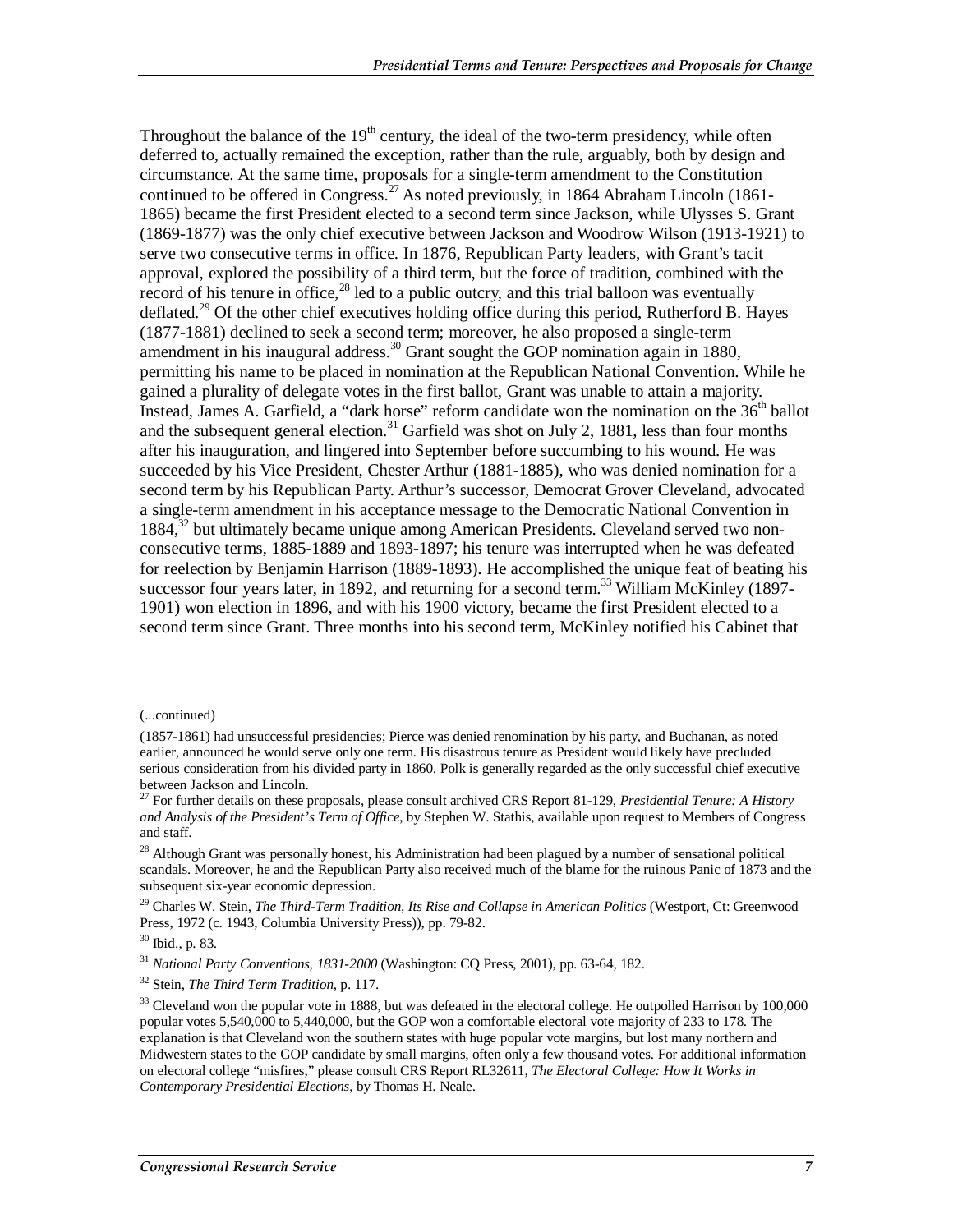he would respect the two-term tradition,  $34$  but three months after making that announcement, he was assassinated, and was succeeded by Vice President Theodore Roosevelt.

The period between 1837 and 1901 thus presents a contrast in presidential tenure to the earlier years under the Constitution. During this period, the death of five incumbent Presidents, chronic political volatility, recurrent financial crises and subsequent economic downturns, and continued support for a one-term limit contributed to notably shorter average presidential tenure between 1837 and 1901. The 18 chief executives who served during this period spent an average of 43 months in office, considerably less than the overall historical mean of 61 months. Presidential tenure during the earlier part of the era, between 1837 and 1861, serves to highlight the political instability of the post-Jackson period, when the nation seemed to move inevitably toward disunion. During these tumultuous 24 years, presidential tenure reached a low point: the eight chief executives from Van Buren to Buchanan served an average of 36 months, less than one full term each. The period between 1861 and 1901, which began with Lincoln's inauguration and the onset of the Civil War, and concluded with the death of William McKinley, was only marginally less volatile: the 10 Presidents from Lincoln through McKinley averaged 48 months in office, a single term.

### **Tenure in the Early 20th Century**

The assassination and death of William McKinley in September, 1901, and the accession of his Vice President, Theodore Roosevelt, provides a break with the conditions of presidential tenure that prevailed in the 19<sup>th</sup> century.<sup>35</sup> Average presidential tenure lengthened between 1901 and 1945, growing to more than 74 months, due largely to the record tenure of Franklin D. Roosevelt (1933-1945), and the terms served by Theodore Roosevelt (1901-1909) and Woodrow Wilson (1913-1921). This was substantially longer than the mean of 61 months for all chief executives, especially when compared with the 43 months average time in office of Presidents who served between 1837 and 1901.

Most early  $20<sup>th</sup>$  century Presidents honored the two-term tradition, although several were tempted by the prospect of a third term. After serving most of McKinley's second term, Theodore Roosevelt was elected President in his own right in 1904. He quickly declared his adherence to the two-term tradition in a statement issued on the night of his election triumph:

On the  $4<sup>th</sup>$  of March next I shall have served three and a half years and this ... constitutes my first term. The wise caution which limits the President to two terms regards the substance and not the form; and under no circumstances will I be a candidate for or accept another nomination.36

Roosevelt kept his promise, retiring in 1908, but dissatisfaction with his chosen successor, William Howard Taft (1909-1913), led the former President to run again in 1912, explaining that

<sup>&</sup>lt;u>.</u> 34 Stein, *The Third Term Tradition*, p. 134.

<sup>&</sup>lt;sup>35</sup> A wide range of developments, events, and personalities contributed to the sense of change the nation experienced as the 20<sup>th</sup> century dawned. These included continued technological progress, the "closure" of the frontier in 1890, the Spanish-American War of 1898 and the acquisition of overseas possessions by the nation, the dawning of the progressive era, the excitement generated by the arrival of a new century, and, not the least, the replacement of the placid, avuncular McKinley by Theodore Roosevelt, the nation's youngest and, arguably most vigorous, President to date.

<sup>36</sup> Reported in *The New York Tribune*, November 9, 1904, as quoted in Stein, *The Third Term Tradition*, p. 145.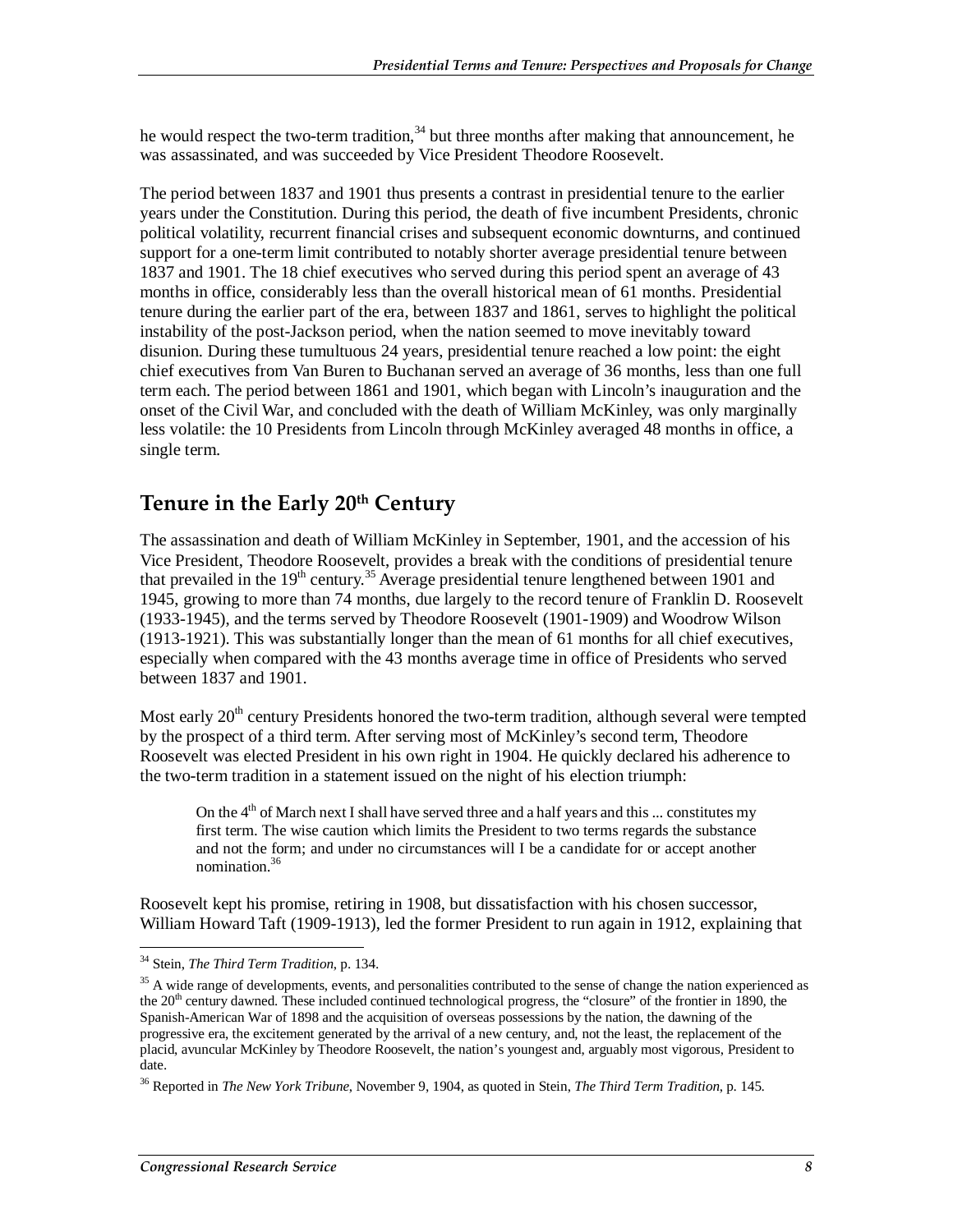in 1904 he had meant to say he would not seek a third *consecutive* term.<sup>37</sup> Denied the Republican nomination, Roosevelt ran as the Progressive Party candidate, thus dividing the Republican vote and guaranteeing the election of Democratic nominee Woodrow Wilson.

The Democratic National Convention responded to Roosevelt's third-party bid by adopting a platform plank that called for "an amendment to the Constitution making the President of the United States ineligible to reelection."<sup>38</sup> Following the election, the Democratic-controlled  $62<sup>nd</sup>$ Congress moved to implement the proposal, and a single-term amendment passed the Senate by the requisite two-thirds majority in February 1913, even before Wilson's inauguration. The Senate resolution was referred to the House Judiciary Committee, but no further action was taken on it, despite suggestions that it enjoyed substantial support in the House of Representatives, and it expired with the end of the  $62<sup>nd</sup>$  Congress on March 4, 1913. The reason the amendment stalled was not explained until 1916, when it was revealed Wilson himself had written to a trusted Representative in February relating his opposition to the single-term amendment. When the House Democratic leadership learned of the President-elect's opinion, they bowed to his wishes and shelved the amendment.<sup>39</sup> According to one historian, Wilson contemplated running for a third term eight years later, in 1920. Although crippled by a stroke suffered in October 1919, the President apparently envisioned his third-term candidacy as an opportunity for a national referendum on his plan for the League of Nations, which had been stalled in the Senate for more than a year.<sup>40</sup> Beyond discussion among Democratic Party leaders, nothing came of these suggestions. The lack of follow through is attributed variously to rumors of Wilson's ill health, the influence of the two-term tradition, a robust succession struggle within the Democratic Party, and anxieties that a referendum on the League would lead to repudiation of the party by the voters.41 Although the 1920 Democratic National Convention required 44 ballots before it picked James M. Cox as the party's standard bearer, President Wilson's name was never placed in nomination.<sup>42</sup>

None of Wilson's three immediate successors served two full terms. Warren Harding (1921-1923) died in office in 1923; he was succeeded by Calvin Coolidge (1923-1929), who was elected in his own right in 1924, and ultimately by Herbert Hoover (1929-1933), who was defeated for reelection in 1932. One account asserts, however, that Coolidge (1923-1929) was actively interested in the Republican nomination in 1928, had it been offered to him. He continued to enjoy broad popularity as the election approached, and a substantial number of party leaders and journalists continued to suggest his candidacy. According to Charles Stein, writing in *The Third Term Tradition*, the President refused to commit himself unless he was sure of an overwhelming demand.<sup>43</sup> As the level of support for an additional Coolidge candidacy stalled, the President ended speculation with a characteristically laconic statement, which he issued without additional comment on August 2, 1927: "I do not choose to run for President in 1928."<sup>44</sup>

<sup>-</sup>37 Quoted in George Harvey, "The Unwritten Law and the 'Great Emergency,'" *North American Review*, vol. 195, April, 1912, p. 445.

<sup>38</sup> Johnson, *National Party Platforms*, vol. 1, p. 170.

<sup>39</sup> Stein, *The Third-Term Tradition*, pp. 228-230. 40 Ibid., pp. 240-265.

 $41$  Ibid.

<sup>42</sup> *National Party Conventions*, *1831-2000*, pp. 90-91, 198.

<sup>43</sup> Stein, *The Third-Term Tradition*, pp. 273-276.

 $44$  Ibid., p. 282.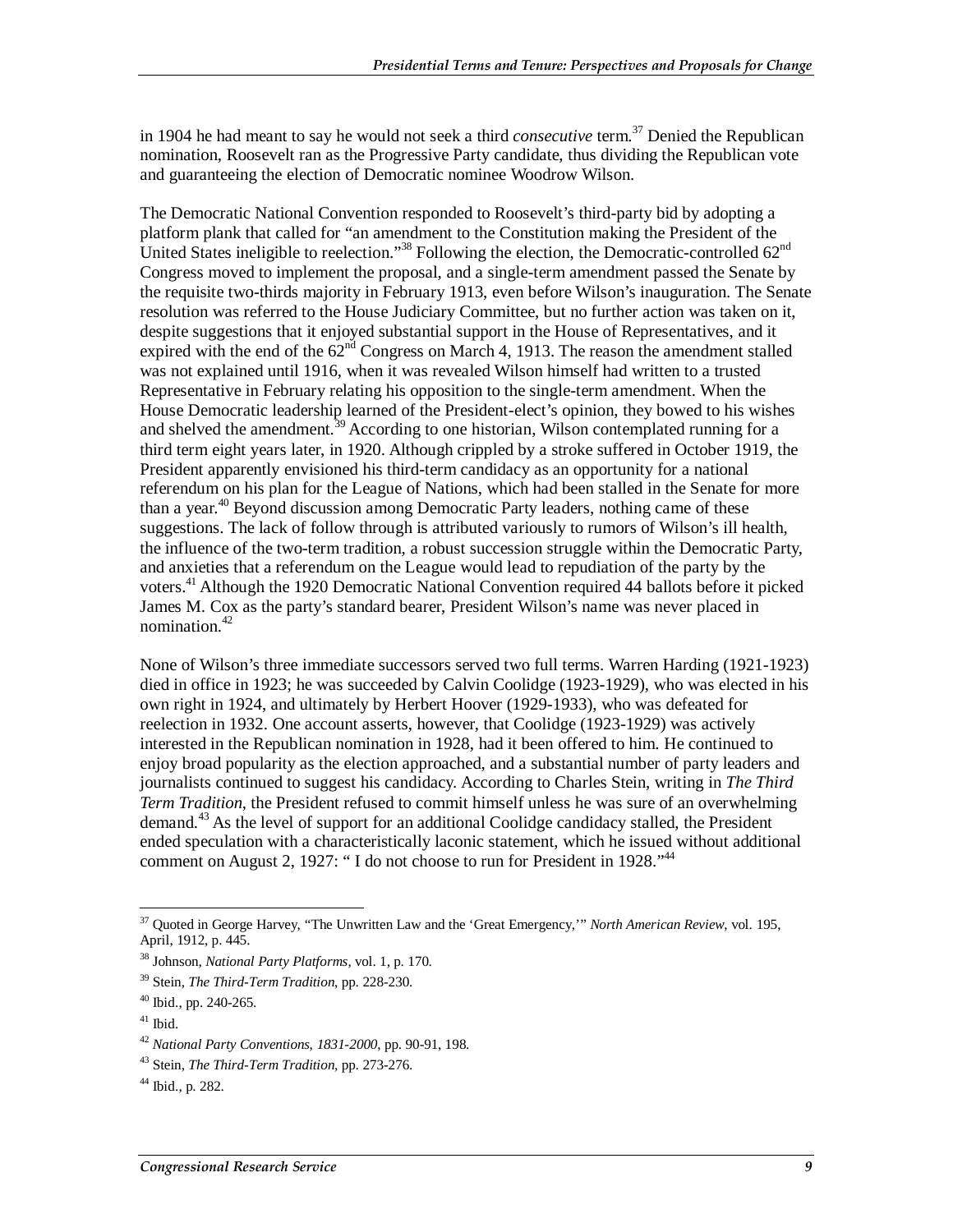## **Breaking With Tradition: A Third and Fourth Term for President Franklin D. Roosevelt**

The two-term mold was finally broken by President Franklin D. Roosevelt in 1940. Following his 1936 landslide reelection to a second term, it seemed likely that he would retire in 1940. Although some supporters urged him to seek a third term, the President refused to commit himself, and, according to some historians, he may have been undecided at the time.<sup> $45$ </sup>

In September, 1939, the political landscape was transformed by the outbreak of war in Europe. The conflict erupted into a world crisis in the spring and summer of 1940, as Germany first overwhelmed Denmark and Norway in April, and then attacked France, Belgium, the Netherlands, and Luxembourg in May, crushing resistance in less than six weeks. By the time the Democratic National Convention opened on July 15, the President had decided to accept his party's nomination, but only if it came in the form of a draft.<sup>46</sup> With characteristic indirection, Roosevelt authorized Senator Alben Barkley to declare from the convention platform that, "He (President Roosevelt) wishes in all earnestness and sincerity to make it clear that all the delegates to this Convention are free to vote for any candidate.<sup>"47</sup> The President's ambiguous statement was taken, as he intended it would be, as a signal that he would accept the nomination. The convention erupted in boisterous pro-Roosevelt demonstrations, and the President was duly nominated on July 17 by an overwhelming margin.<sup>48</sup>

Little more than a year after President Roosevelt's 1940 reelection, the United States entered the war following a surprise Japanese attack on U.S. military installations at Pearl Harbor in Hawaii as well as on other American possessions in the Pacific. As the election of 1944 approached, the nation was deeply involved in World War II, and the injunction "don't change horses in the middle of a stream" seemed even more compelling than in 1940. Roosevelt, despite failing health, that was generally concealed from the public, was elected to a fourth term in November. Exhausted by years of stress and overwork, however, he succumbed to a cerebral hemorrhage on April 12, 1945, less than three months after his fourth inaugural.

## **The 22nd Amendment and After: Presidential Tenure Since President Franklin Roosevelt**

President Roosevelt was succeeded in 1945 by his Vice President, Harry S. Truman. Within two years, in 1947, the 80<sup>th</sup> Congress had proposed the 22<sup>nd</sup> Amendment to the states, and in 1951, the states completed the ratification process. The amendment, examined in detail later in this report, provides that no person shall be elected more than twice to the presidency and also sets additional conditions of service for Presidents who succeed to the unfinished terms of their predecessors.

<sup>-</sup>45 James McGregor Burns, *Roosevelt, The Lion and the Fox* (New York: Harcourt Brace Jovanovich, 1956), pp. 409- 413; Herbert S. Parmet and Marie B. Hecht, *Never Again, A President Runs for a Third Term* (New York: Macmillan, 1968), pp. 176-177.

<sup>46</sup> Burns, *Roosevelt, The Lion and the Fox*, pp. 426-427.

 $47$  Ibid.

<sup>48</sup> Johnson, *National Party Conventions*, pp. 103,206.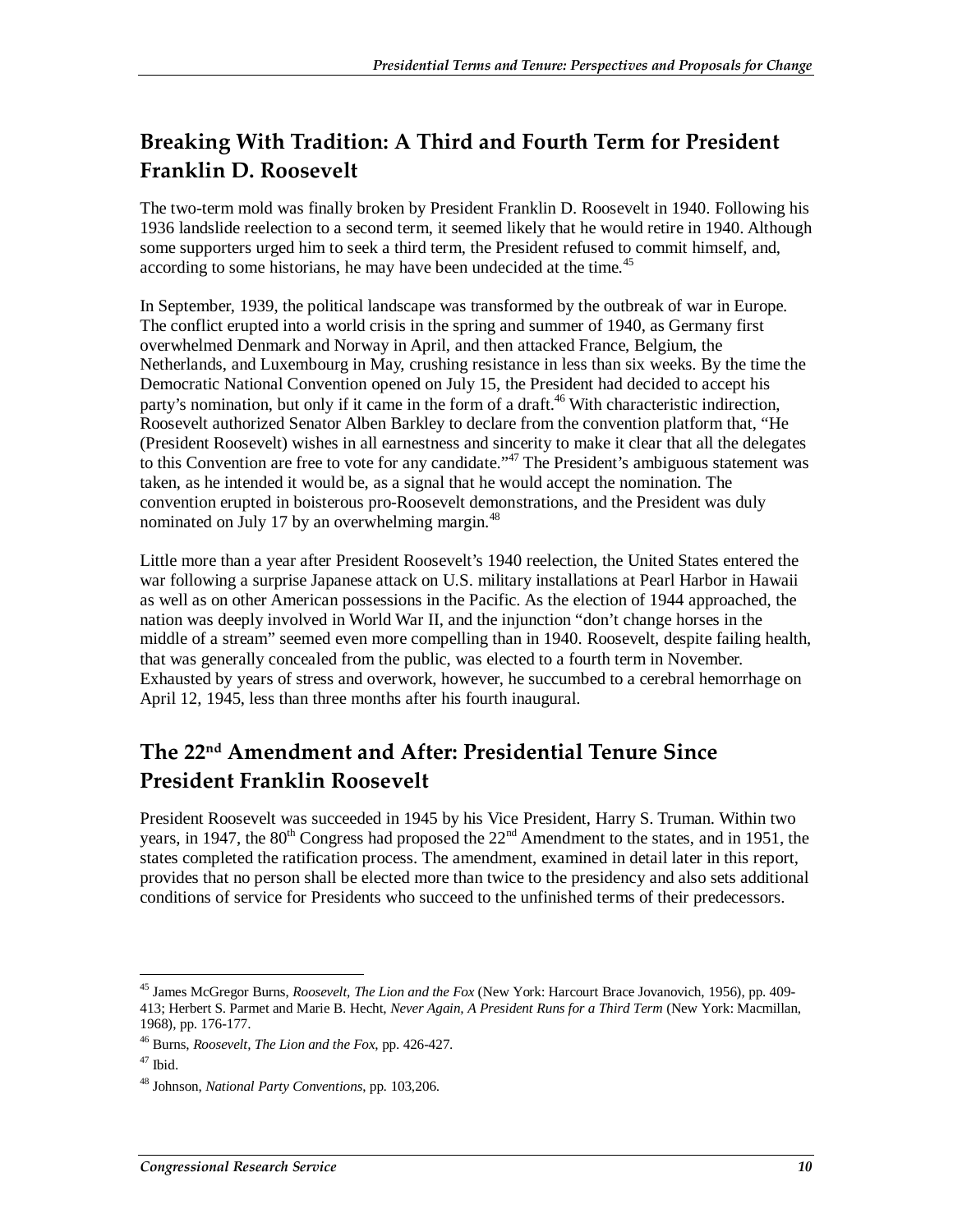While Truman was not covered by the amendment, all 11 Presidents who have served since then have been subject to its provisions. Of these, four, Dwight D. Eisenhower (1953-1961), Ronald Reagan (1981-1989), William (Bill) Clinton (1993-2001), and George W. Bush (2001-2009) each served two consecutive terms, while Truman's time in office was just three months short of a full eight years. These "standard" two-term presidencies contributed to lengthening the average tenure in office to more than 76 months for the period between 1945 and 2009, making this the longest average tenure for any of the periods covered in this report since the early days under the Constitution.

Embedded within this period, however, were two turbulent decades: the years between 1961 and 1981, which witnessed a rate of presidential turnover comparable to that of the 1840s and 1850s. Five Presidents served in the space of 20 years: John F. Kennedy (1961-1963), Lyndon Johnson (1963-1969), Richard Nixon (1969-1974), Gerald Ford (1974-1977), and Jimmy Carter (1977- 1981). The reasons for their rapid succession in office are also similar to those experienced by the chief executives of the 1840s and 1850s: Kennedy was assassinated, but his four immediate successors were victims of a series of political and economic mishaps and misadventures for which they arguably bore at least partial responsibility.<sup>49</sup>

# **Constitutional Amendments Affecting Presidential and Vice Presidential Tenure**

The  $20<sup>th</sup>$ ,  $22<sup>nd</sup>$ , and  $25<sup>th</sup>$  Amendments have altered some of the original constitutional and early legislative provisions governing presidential and vice presidential terms and tenure. The  $20<sup>th</sup>$ Amendment changed the date on which presidential and vice presidential terms expire from March 4 to January 20, while the  $25<sup>th</sup>$  Amendment provided procedures to fill vacancies in the office of Vice President. Perhaps most important, and arguably the most controversial, of the three was the  $22<sup>nd</sup>$  Amendment, which established term limits for the presidency.

## **The 20th Amendment: Beginning Presidential Terms on January 20**

The  $20<sup>th</sup>$  Amendment was proposed by Congress in 1932 and its ratification by the states was completed in 1933. It provided the first change in any aspect of presidential or vice presidential term and tenure since the beginnings of constitutional government in the United States.

From 1789 until 1937, presidential and vice presidential terms ended on March 4 of every year following a presidential election.<sup>50</sup> This date, which originally applied to the opening day of the

<sup>-</sup><sup>49</sup> Lyndon Johnson presided over the bitterly divisive Vietnam War and chose not to seek reelection in 1968. Richard Nixon resigned in 1974, rather than face impeachment and likely removal from office for his role in the Watergate scandal. Gerald Ford, an appointed Vice President who succeeded Nixon, arguably owed his 1976 election defeat to his pardon of Nixon, continuing public discontent over Watergate, and economic difficulties. Jimmy Carter's 1980 defeat for reelection was arguably the result of continued economic difficulties and foreign policy reverses.

 $50$  Similarly, the terms of the 1<sup>st</sup> through 73<sup>rd</sup> Congresses expired on March 4 of every odd-numbered year. The March date, which had no particular significance in itself, was selected by Congress under the Articles of Confederation. In September 1788, when it was informed that the requisite two-thirds of states had ratified the proposed Constitution of the United States, Congress passed a resolution setting a timeline for the new government: the first Wednesday in January would be the day on which electoral votes would be cast, they would be counted on the first Wednesday in February, and "the first Wednesday in March next [shall] be the time and the present seat of Congress the place for (continued...)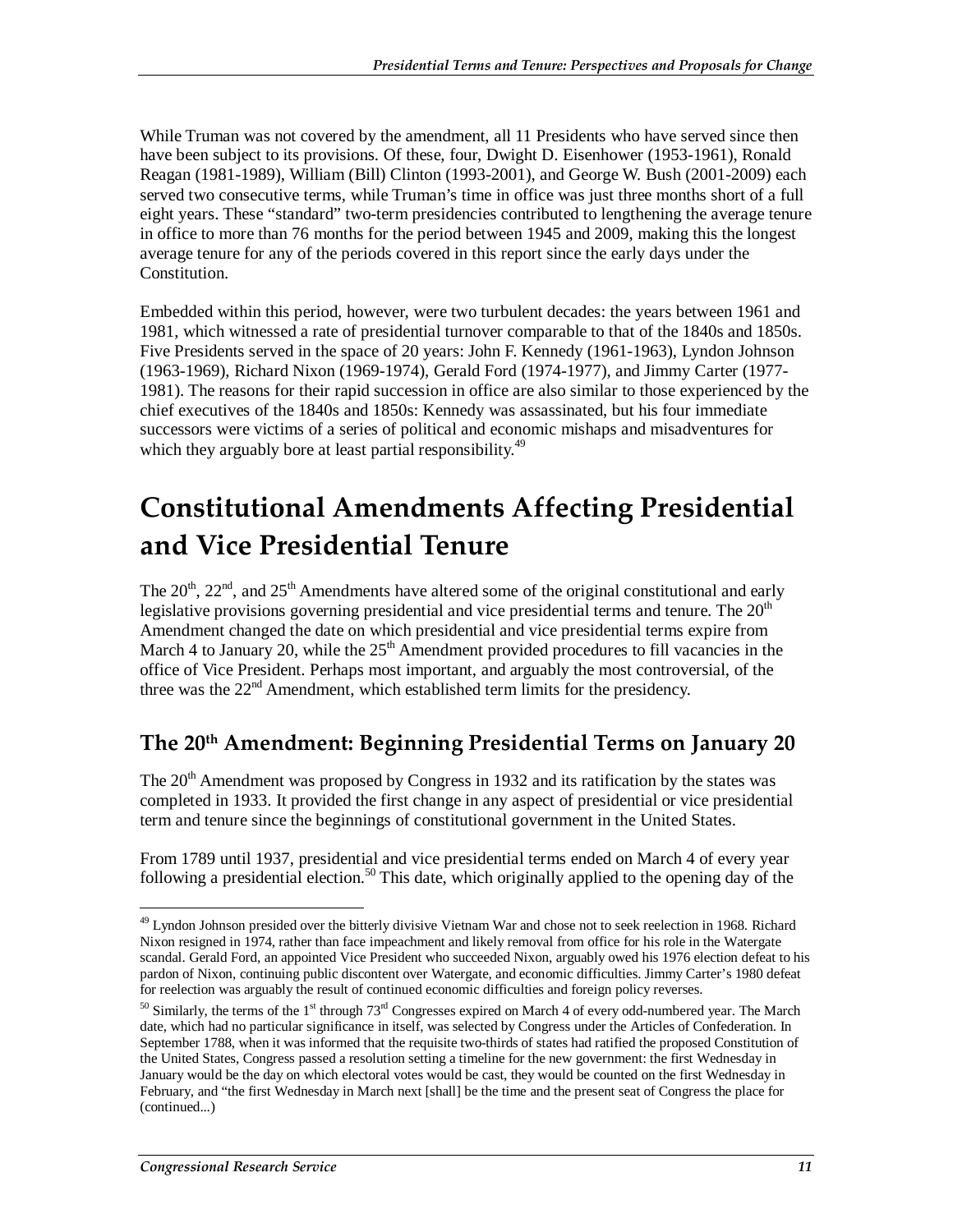First Congress, was confirmed and extended to presidential and vice presidential terms of office by the Second Congress in 1792.<sup>51</sup> This arrangement led to a four-month interval between the presidential election, which was set by Congress in 1845 for Tuesday after the first Monday in November every even-numbered year,<sup>52</sup> and the opening of the new Congress and the presidential inauguration, both held on March 4 of the following year.

Congressional sessions were also connected with the presidential term of office. Article I, Section 4, clause 2 of the Constitution required Congress to assemble "at least once in every Year, and such meeting shall be on the first Monday in December, unless they shall by Law appoint a different Day." As a result, the first session of most Congresses did not convene until more than a year after its election, and the second session usually convened *after* elections for its successor had been held, and continued through March 4.<sup>53</sup> These "lame duck" sessions were increasingly criticized in the 20<sup>th</sup> century, as they included Members of both chambers who had retired or had been defeated for reelection, and occasionally were dominated by political parties that had been repudiated at the November elections. Similarly, as the powers and responsibilities of the presidency expanded, there was increasing demand that the four-month presidential transition be shortened.

Although the Senate passed an amendment resolution ending the lame duck session as early as 1923, efforts to change the dates for congressional and presidential terms of office were stalled in the House of Representatives throughout the decade of the 1920s. In addition to the lame duck session arguments noted above, proponents of the amendment favored elimination of time limits on the short session on the grounds that it promoted obstructionism in both chambers, and particularly, filibusters in the Senate.<sup>54</sup> Opposition to the measure centered on the congressional term: opponents of both parties feared the measure would eliminate what they regarded as a politically salubrious "cooling off period" after the elections. By convening the new Congress just two months after elections, rather than 13 months, as under the then-current system, the passions generated during the election campaign would still be fresh, and might negatively affect the flow of legislative business. Further, they opposed longer, or continuous, congressional sessions on the grounds that these would present opportunities for the abuse of legislative power. House Speaker Nicholas Longworth spoke for many opponents when he stated (in the lame duck  $3<sup>rd</sup>$  session of the  $71<sup>st</sup> Congress$ ,

Under this resolution ... it will be entirely possible for Congress to be in session perpetually from the time it convenes.... It seems to me obvious that great and serious danger might follow a perpetual two years' session of the Congress. I am not one of those who says the country is better off when Congress goes home, I do not think so, but I do think that the Congress and the country ought to have a breathing space at least once every two years.<sup>55</sup>

1

<sup>(...</sup>continued)

commencing proceedings under the said constitution." U.S. *Journals of the Continental Congress* (Washington: GPO, 1937), vol. xxxiv, 1788-1789, pp. 522-253. The first Wednesday in March fell on March 4 in 1789.

 $51$  1 Stat. 241.

 $52$  5 Stat. 721.

 $53$  In an exception to this rule, throughout this period, the Senate regularly convened when new Presidents were inaugurated to consider their Cabinets and other appointments.

<sup>54</sup> Alan P. Grimes, *Democracy and the Amendments to the Constitution* (Lexington, MA: Lexington Books (D.C. Heath), 1978), p. 107.

<sup>55</sup> U.S. Congress, *Congressional Record*, 71st Congress, 3rd session, vol. 74, February 24, 1931, p. 5902.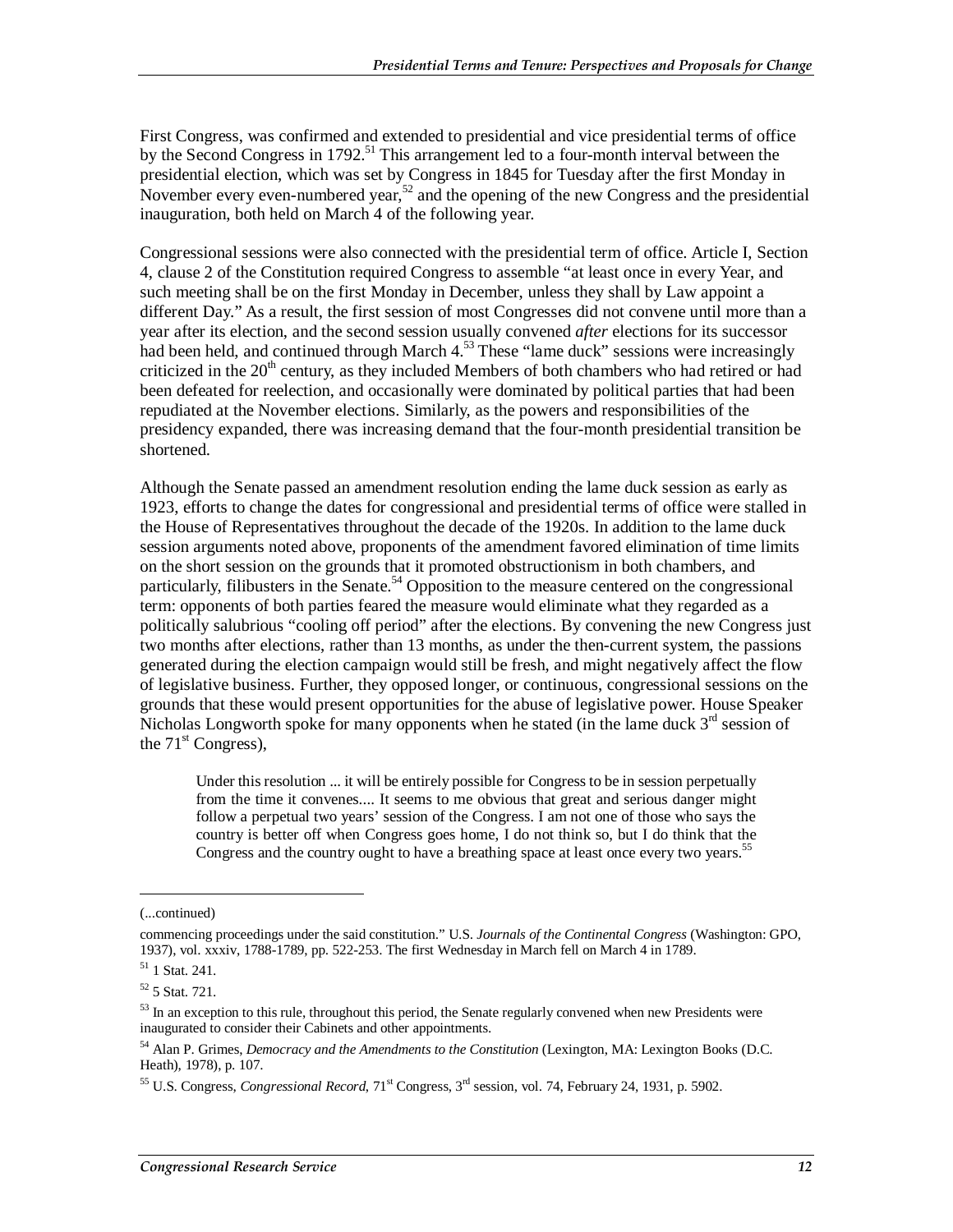By 1932, however, party control of the House in the  $75<sup>th</sup>$  Congress had shifted, and a bipartisan coalition was able to bring a proposal to the floor in both chambers. The amendment, which was proposed to the states on March 2, 1932, included the following provisions:

- Terms of the President and Vice President would end on January 20 of the year following a presidential election.
- Terms of Representatives and Senators would end at "noon on the 3d day of January."
- Congress would meet at least once annually, at "noon on the 3d day of January," unless Congress appointed a different day by law.
- The counting of electoral votes in presidential elections and contingent election of the President and Vice President would be conducted by the newly elected Congress, rather than by the lame duck session. $56$
- If the President elect died, the Vice President elect would become the President elect.
- Congress was empowered to provide by law for cases of vacancy or deadlock connected with the contingent election process.

The ratification process proceeded with considerable speed, and was completed on January 23, 1933, when the  $36<sup>th</sup>$  state approved it. By May of the same year, the  $48<sup>th</sup>$ , and last, state legislature added its approval.<sup>57</sup> The  $20<sup>th</sup>$  Amendment became effective for the legislative branch in 1935, when the  $74<sup>th</sup>$  Congress convened on January 4, and for the President and Vice President in 1937, when President Roosevelt and Vice President John Garner were inaugurated on January  $20^{58}$ 

### **The 22nd Amendment: "Term Limits" for the President**

In 1946, the Republican Party regained control of both houses of Congress for the first time in 16 years. The GOP had previously committed itself to term limitations on the presidency "[t]o insure against the overthrow of our American system of government" in its 1940 national convention platform, while the party's 1944 manifesto called for a single six-year term for the chief executive.<sup>59</sup> The question of presidential tenure was thus high on the agenda of the  $80<sup>th</sup>$  Congress when it convened on January 3, 1947, and resolutions proposing constitutional amendments that would impose term limitations on future Presidents were quickly introduced in both chambers when Congress assembled.

Debate on the amendment proceeded generally on partisan lines. Clearly the most important factor in consideration of the amendment was the unprecedented example of President Roosevelt's 12 years in office. Between the successive crises of the depression and World War II,

-

<sup>56</sup> For additional information on contingent election, please consult CRS Report R40504, *Contingent Election of the President and Vice President by Congress: Perspectives and Contemporary Analysis*, by Thomas H. Neale.

<sup>&</sup>lt;sup>57</sup> U.S. Congress, Senate, *The Constitution of the United States of America, Analysis and Interpretation*, 108<sup>th</sup> Congress,  $2^{nd}$  session, S. Doc. 108-17 (Washington: GPO), 2004, p. 36.

<sup>&</sup>lt;sup>58</sup> By tradition, if January 20 falls on Sunday, the President and Vice President are sworn in at a private White House ceremony on the 20<sup>th</sup>, and the public ceremony is held the next day. This occurred most recently in 1985, and will occur again in 2013.

<sup>59</sup> Johnson, *National Party Platforms*, vol. 1, pp. 394, 406.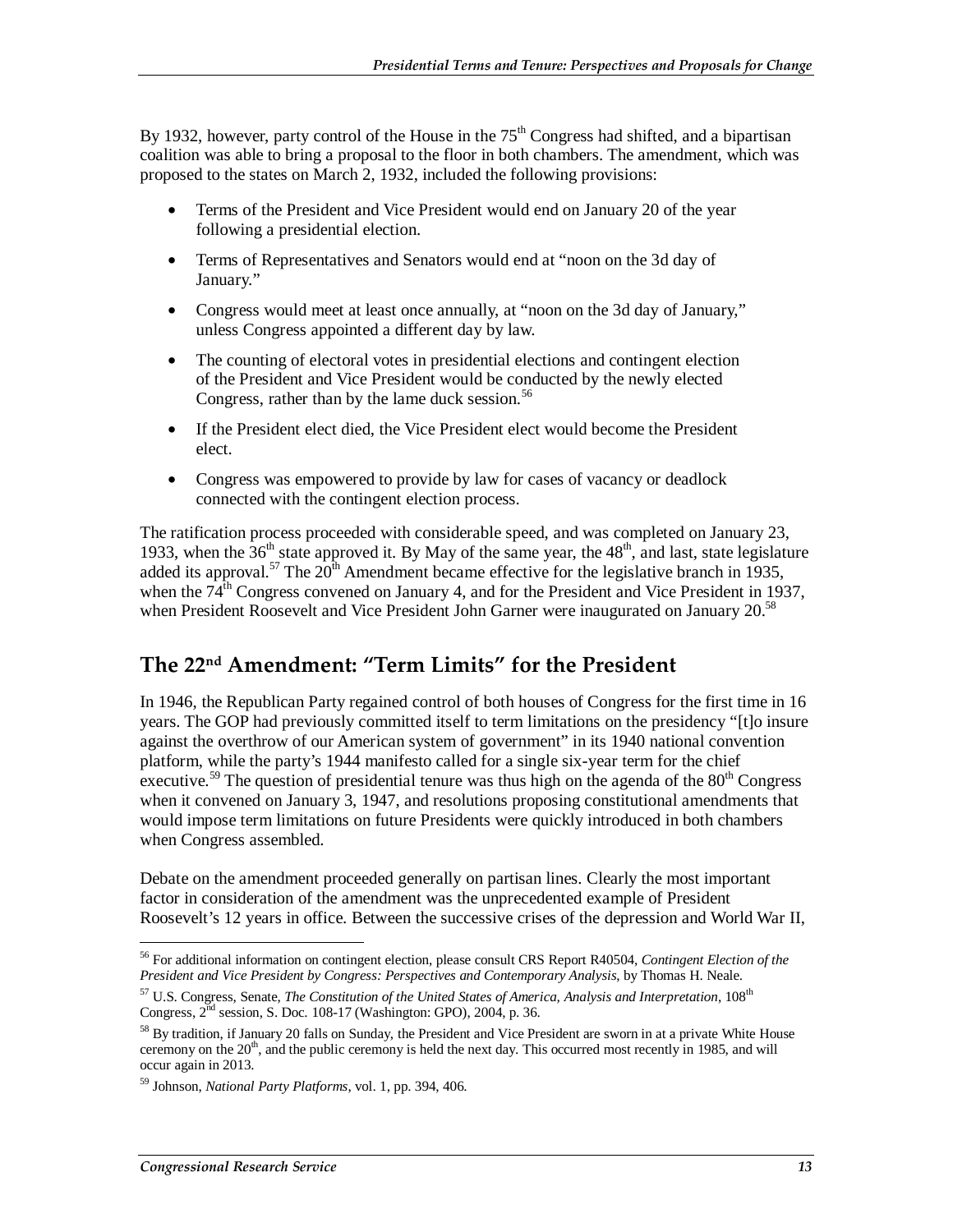and President Roosevelt's activist conception of the office, the power and authority of the presidency had expanded well beyond its traditional boundaries. Supporters claimed their goal was the prevention of excessive concentration of power in the hands of future Presidents. Opponents argued that the proposal was a case of overkill: the informal two-term limit had been set aside by the President (and a substantial majority of the voters, it should be noted) only because of the extraordinary circumstances surrounding World War II. It was, they asserted, a restriction of democracy, depriving the people of their right to elect any qualified candidate they chose. One nationally prominent journalist of the era described the amendment as "'an act of retroactive vindictiveness' [against Franklin Roosevelt]. They could never beat him while he was alive, [Elmer] Davis said, so they beat him after he was dead."60 On the other hand, one scholar of the presidency noted that the idea of presidential term limits was not new at that time: more than 270 amendments to circumscribe presidential tenure had been introduced between 1789 and  $1947^{61}$ 

The House took the lead on the question, moving quickly after the new Congress assembled. Two approaches to the question of presidential term limitations emerged: H.J. Res. 25, introduced by Representative Everett M. Dirksen, sought a single six-year term, while H.J. Res. 27, offered by Representative Earl C. Michener proposed a limit of two four-year terms. On February 5, the Judiciary Committee reported H.J. Res. 27 favorably, and the proposal was taken up by the full House on February 6. Debate on the resolution itself was limited to two hours, and to five minutes each on proposed amendments, after which the House voted to approve H.J. Res. 27 on February 6, 1947, by a vote of 285 to 121.<sup>62</sup> House debate fell largely along party lines; the amendment has largely been characterized as a "Republican" measure, and it is worth noting that the Republican caucus in the House was united in support of the resolution. On the other hand, one historian points out that the votes of 47 mostly southern Democrats provided the resolution the necessary two-thirds majority required by the Constitution, so there was, in fact, a level of bipartisan support; most Democratic "yes" votes came from southern or border states.<sup>63</sup>

Senate consideration of the amendment proceeded at a more measured pace than in the House. The Senate version, reported from the Judiciary Committee on February 21, differed from the House resolution by requiring that the amendment be submitted to ad hoc state conventions for ratification, rather than to the state legislatures. Article V of the Constitution provides for both methods of ratification. The argument was that ad hoc conventions, elected for the single purpose of considering the amendment, would be more familiar with and responsive to public opinion on the proposal. Secondly, the committee version included a prohibition on further presidential service of any person who had served more than 365 days in each of two terms. When the full Senate took up the amendment both these provisions were stripped out, but the Senate did, however, approve an amendment by Senator Robert Taft that clarified procedures governing the number of times a Vice President who succeeded to the presidency might be elected. Taft's amendment included the now-familiar provision that if a Vice President becomes President in the

<sup>-</sup> $60$  Elmer Davis, quoted by William F. Buckley, "Repeal the  $22<sup>nd</sup>$  Amendment," National Review, April 1, 1988. Available at http://findarticles.com/p/articles/mi\_m1282/is\_n6\_v40/ai\_6508043/?tag=content;col1.

<sup>61</sup> Thomas Cronin, "Twenty-Second Amendment," in *Encyclopedia of the American Presidency*, Leonard W. Levy and Louis Fisher, eds., (New York: Simon and Schuster, 1994), vol. 4, p. 1511.

 $^{62}$  U.S. Congress, *Congressional Record*,  $80^{th}$  Congress, 1<sup>st</sup> session, vol. 93, February 6, 1947, pp. 871-872.

<sup>63</sup> Grimes, *Democracy and the Amendments to the Constitution* p. 119. As a notable sidelight for the record, according to Grimes, Representatives John F. Kennedy and Richard M. Nixon, both future Presidents, voted in favor of the amendment.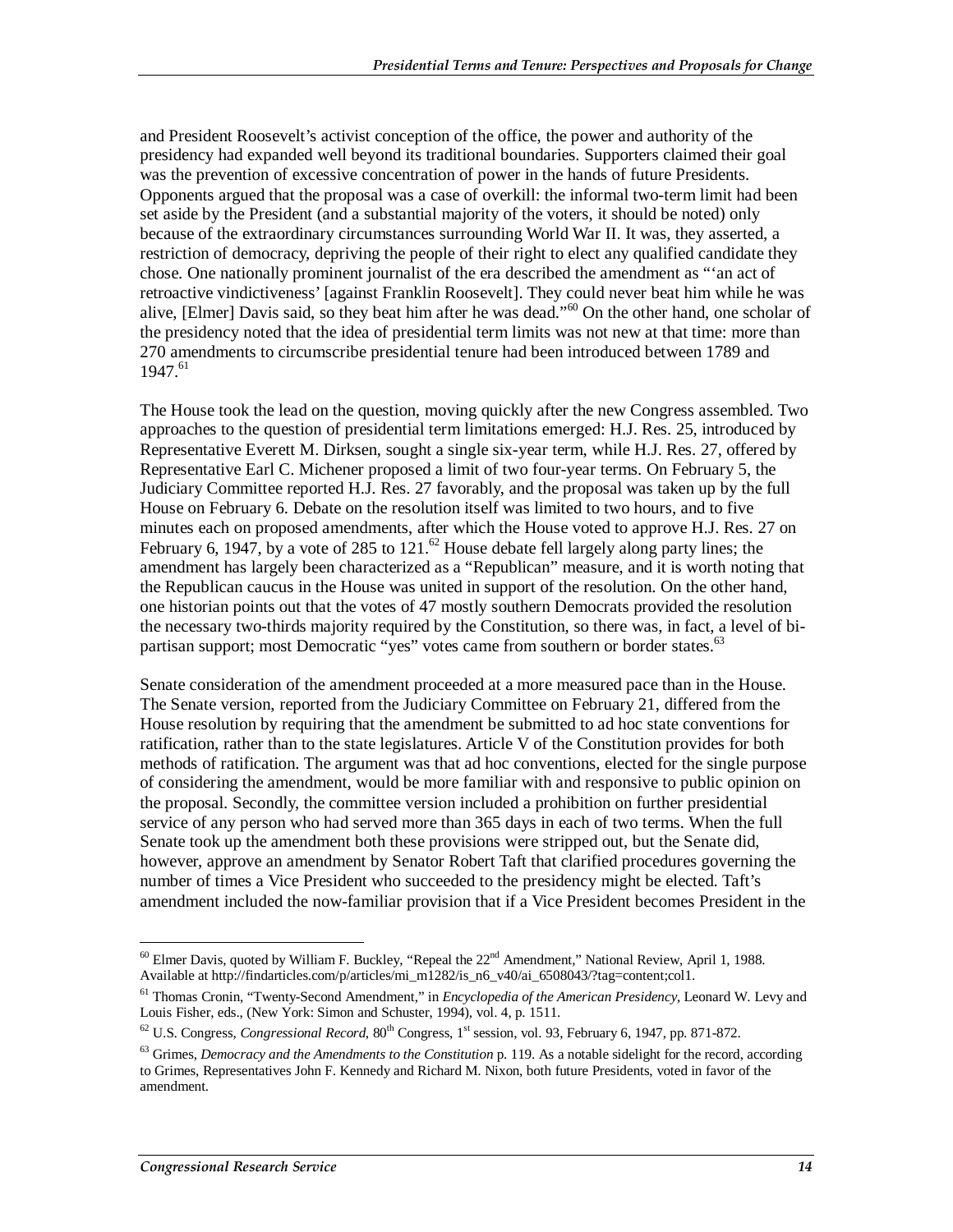second two years of his predecessor's term, he is eligible to be elected to two full terms on his own, for a total of 10 years service. Conversely, if he serves more than two years of his predecessor's term he may be elected only to a single term in his own right. The Senate passed the resolution, as amended, by a vote of 59 to 23 on March  $12.^{64}$  As with the House, there was substantial Democratic support for the measure: 16 Democratic Senators, mostly from southern and border states,  $65$  joined all 43 Republicans present and voting to produce the necessary twothirds majority. The 23 "no" votes were cast by Democrats.

Although the Senate appointed conferees to resolve differences between the two versions of the bill, there is no evidence a conference committee met. On March 21, the House took up the Senate version, which, according to Representative Michener, had been "considered informally before the full Judiciary Committee."<sup>66</sup> The House, after additional debate, accepted the Senate's amendments to H.J. Res. 27 on March  $21<sup>67</sup>$ 

The Senate version of the amendment, as agreed to in the House and proposed to the states, included the following provisions:

- No person could be elected to the office of President more than twice.
- Persons who had been President or acted as President for *more* than two years of their predecessor's term could be elected once.
- Persons who had been President or acted as President for *less* than two years of their predecessor's term could be elected twice.
- The amendment did not apply to any person serving as President when it was proposed, or when it was ratified.

The amendment was proposed to the states for ratification by their legislatures on March 24, 1947. Minnesota became the  $36<sup>th</sup>$  state to ratify the proposal on February 27, 1951, and it was declared to be ratified and effective on March 1 of the same year.<sup>68</sup>

Since its ratification in 1951, the  $22<sup>nd</sup>$  Amendment has applied to four Presidents who have been elected twice to the Presidency: Dwight Eisenhower (1953-1961), Ronald Reagan (1981-1989), William (Bill) Clinton (1993-2001), and George W. Bush (2002-2008). In addition, Richard Nixon (1969-1974), who resigned from office under the threat of impeachment, was technically covered by the amendment's provisions, having been elected twice to the presidency.

To date, two Presidents who succeeded to the presidency have been covered under the Amendment's provisions that govern succession to their predecessors' uncompleted terms:

and no person who has held the office of President, or acted as President, for more than two years of a term to which some other person was elected President shall be elected to the office of the President more than once. $69$ 

<sup>-</sup><sup>64</sup> *Congressional Record*, 80<sup>th</sup> Congress, 1<sup>st</sup> session, vol. 93, March 12, 1947, p. 1978.<br><sup>65</sup> Grimes, *Democracy and the Amendments to the Constitution*, p. 120.

<sup>&</sup>lt;sup>66</sup> Congressional Record, 80<sup>th</sup> Congress, 1<sup>st</sup> session, vol. 93, March 21, 1947, p. 2389. 67 Ibid., p. 2392.

<sup>68</sup> *The Constitution of the United States of America, Analysis and Interpretation*, p. 39.

 $69$  U. S. Constitution,  $22<sup>nd</sup>$  Amendment, Section 1, clause 1.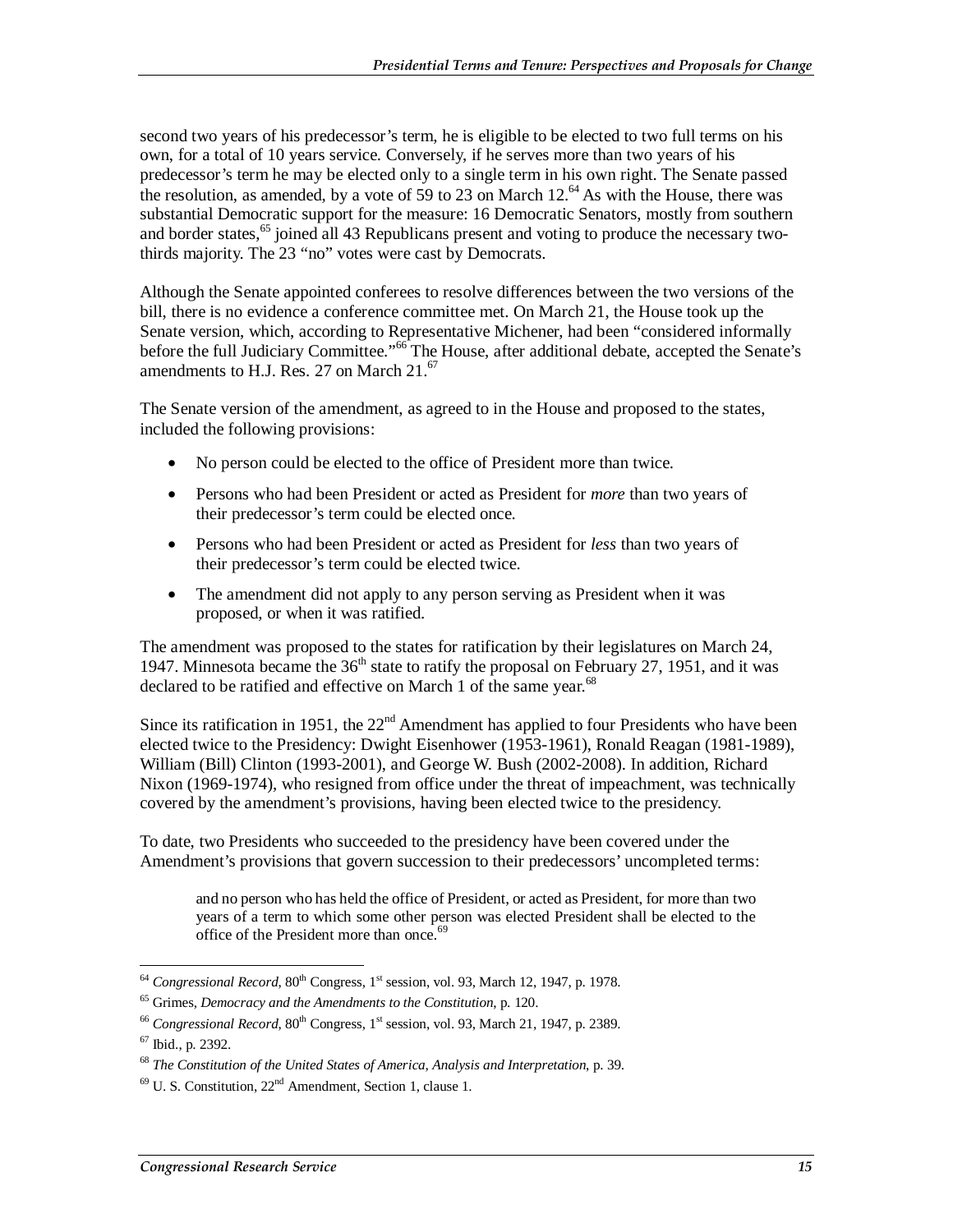The first, Lyndon B. Johnson (1963-1969), succeeded John F. Kennedy in November, 1963, when the latter was assassinated. Under the provisions of the  $20<sup>th</sup>$  Amendment, he would have been eligible to be elected to two full terms, because he entered office more than halfway through his predecessor's term. Gerald R. Ford (1974-1977), the second Vice President to succeed to the presidency during this period, was eligible to be elected to only one full term in his own right, as he replaced Richard M. Nixon after the latter had served only 19 months of his own second term. $70$ 

#### **Does the 22nd Amendment Provide an Absolute Term Limitation on Presidential Service?**

The 22nd Amendment prohibits anyone from being *elected* President more than twice, but whether a President who was elected to two terms as chief executive could subsequently be elected Vice President and then succeed to the presidency as a result of the incumbent's death, resignation, or removal from office is a question that has been frequently asked over the years. Another version of this scenario questions whether a former President elected twice could succeed from the speakership of the House, the presidency pro tempore of the Senate, or from a position in the Cabinet, as provided for in the Presidential Succession Act.<sup>71</sup> This issue was raised initially during discussions of the 22<sup>nd</sup> Amendment in 1960, when President Eisenhower was about to become the first President affected by the amendment.<sup>72</sup> While the question may have been largely academic with respect to Eisenhower, due to his age and health issues, it has been raised again concerning former President Bill Clinton, who left office in 2001 at the age of  $54$ .<sup>73</sup>

Some commentators argue that the  $12<sup>th</sup>$  Amendment's statement that "no person constitutionally ineligible to the office of President shall be eligible to that of Vice-President" *ipso facto* bars any former chief executive covered by the 22<sup>nd</sup> Amendment from either serving as Vice President, or succeeding to the presidency from any other line of succession position (i.e., the Speaker of the House, President pro tempore of the Senate, or the Cabinet).<sup>74</sup>

Others maintain, however, that the original intent of the  $12<sup>th</sup>$  Amendment's language was simply to apply the same qualifications of age, residence, and "natural born" citizenship to the Vice President as apply to the President, and that it has no bearing on eligibility to serve as President.<sup>75</sup>

<sup>-</sup> $^{70}$  Elected President in his own right in 1964, Johnson declined to seek an additional term four years later. Ford was defeated in an election bid in 1976.

 $71$  61 Stat. 3880, 3 U.S.C. 19. For further information on the Presidential Succession Act, please consult CRS Report RL34692, *Presidential Succession: Perspectives, Contemporary Analysis, and 110th Congress Proposed Legislation*, by Thomas H. Neale.

<sup>72</sup> Stephen W. Stathis, "The Twenty-Second Amendment: A Practical Remedy or Partisan Maneuver?" *Constitutional Commentary,* vol. 7, winter 1990, pp. 76-77.

<sup>73</sup> For example, see Scott E. Gant and Bruce G. Peabody, "How to Bring Back Bill," *Christian Science Monitor*, June 13, 2006, http://www.csmonitor.com/2006/0613/p09s02-coop.html; Peter Baker, "VP Bill? Depends on the Meaning of Elected," *Washington Post*, October 20, 2006, P. A19; Tom Curry, "Could Bill Clinton Be Vice President?" MSNBC.com, February 20, 2008, http://www.msnbc.msn.com/id/23254868/.

<sup>74</sup> Henry H. Fowler, quoted in Robert E. Clark, "The Constitutional Issues: A 'Back-door' Third Term?" *The Sunday Star* (Washington, DC), January 31, 1960. p. C4; Matthew J. Franck, "Constitutional Sleight of Hand," *National Review Online,* July 31, 2007, http://bench.nationalreview.com/post/?q= NDgwODVmMzcwMTQwNDM3YjU0OGE5ZjQyOTIxNmUyYzY=.

 $<sup>75</sup>$  The Constitution originally included no qualifications for the office of Vice President because due to the original</sup> presidential election procedures, there were no candidates for Vice President *per se*: all candidates were candidates for (continued...)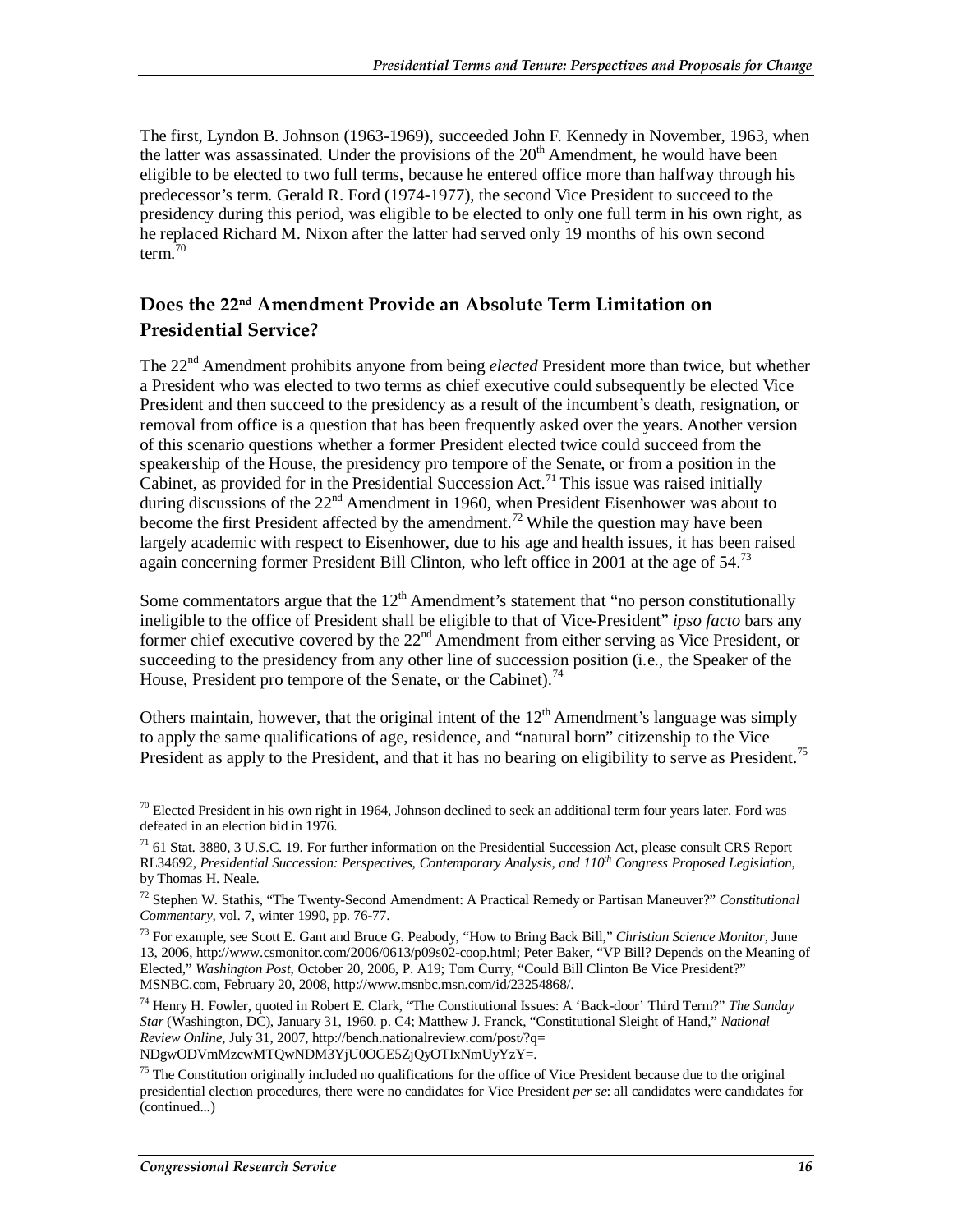Moreover, they maintain that the  $22<sup>nd</sup>$  Amendment's prohibition can be interpreted as extending only to eligibility for *election*, not *service*; by this reasoning, a term-limited President could be elected Vice President, and then succeed to the presidency to serve out the balance of the term. Adherents of both positions, however, generally agree that anyone becoming President under any of these scenarios would, however, be prohibited from running for election to an additional term.<sup>76</sup>

Assessing a related question, legal scholars Bruce Peabody and Scott Gant asserted in a 1999 article that a former President could also succeed to the presidency, or be "acting President" from the wide range of positions covered in the Presidential Succession Act. By their reasoning, a former President serving as Speaker of the House, President pro tempore of the Senate, or as a Cabinet officer, would also be able to assume the office of President or act as President under the "service vs. election" interpretation of the 22nd Amendment.77 *The Constitution Annotated* tends to support some version of this interpretation, but notes that many issues would need to be addressed if this situation ever occurred:

The Twenty-Second Amendment has yet to be tested or applied. Commentary suggests, however, that a number of issues could be raised as to the Amendment's meaning and application, especially in relation to the Twelfth Amendment. By its terms, the Twenty-Second Amendment bars only the election of two-term Presidents, and this prohibition would not prevent someone who had twice been elected President from succeeding to the office after having been elected or appointed Vice-President. Broader language providing that no such person "shall be chosen or serve as President ... or be eligible to hold the office" was rejected in favor of the Amendment's ban merely on election (H.J. Res. 27, 80<sup>th</sup> Cong.,  $1<sup>st</sup> Sess.$  (1947)), (as introduced). As the House Judiciary Committee reported the measure, it would have made the covered category of former presidents "ineligible to hold the office of President." (H.R. Rep. No. 17,  $80^{th}$  Cong., 1<sup>st</sup> Sess. at 1 (1947)). Whether a two-term President could be elected or appointed Vice President depends upon the meaning of the Twelfth Amendment, which provides that "no person constitutionally ineligible to the office of President shall be eligible to that of Vice-President." Is someone prohibited by the Twenty-Second Amendment from being "elected" to the office of President thereby "constitutionally ineligible to the office"? Note also that neither Amendment addresses the eligibility of a former two-term President to serve as Speaker of the House or as one of the other officers who could serve as President through operation of the Succession Act.<sup>78</sup>

It seems unlikely that this question will be answered conclusively barring an actual occurrence of the as-yet hypothetical situation cited above. As former Secretary of State Dean Acheson commented when the issue was first raised 1960, "it may be more unlikely than unconstitutional."<sup>79</sup>

1

<sup>(...</sup>continued)

the presidency, and the runner-up became Vice President. When the  $12<sup>th</sup>$  Amendment established separate electoral college ballots for the President and Vice President, it was considered advisable to insure that the same qualifications applied to both offices.

 $^{76}$  Edwin S. Corwin, quoted in Clark, "The Constitutional Issues: A 'Back-door Third Term," p. C4; Bruce G. Peabody and Scott E. Gant, "The Twice and Future President: Constitutional Interstices and the Twenty-Second Amendment," *Minnesota Law Review*, vol. 83, February 1999, pp. 565-635.

<sup>&</sup>lt;sup>77</sup> Peabody and Gant, "The Twice and Future President," pp. 567-569.

<sup>78</sup> *The Constitution of the United States of America, Analysis and Interpretation*, p. 2104.

<sup>79</sup> George Dixon, "Washington Scene ... Ike's Right to V.P. Spot," *The Washington Post*, January 21, 1960, p. A 23.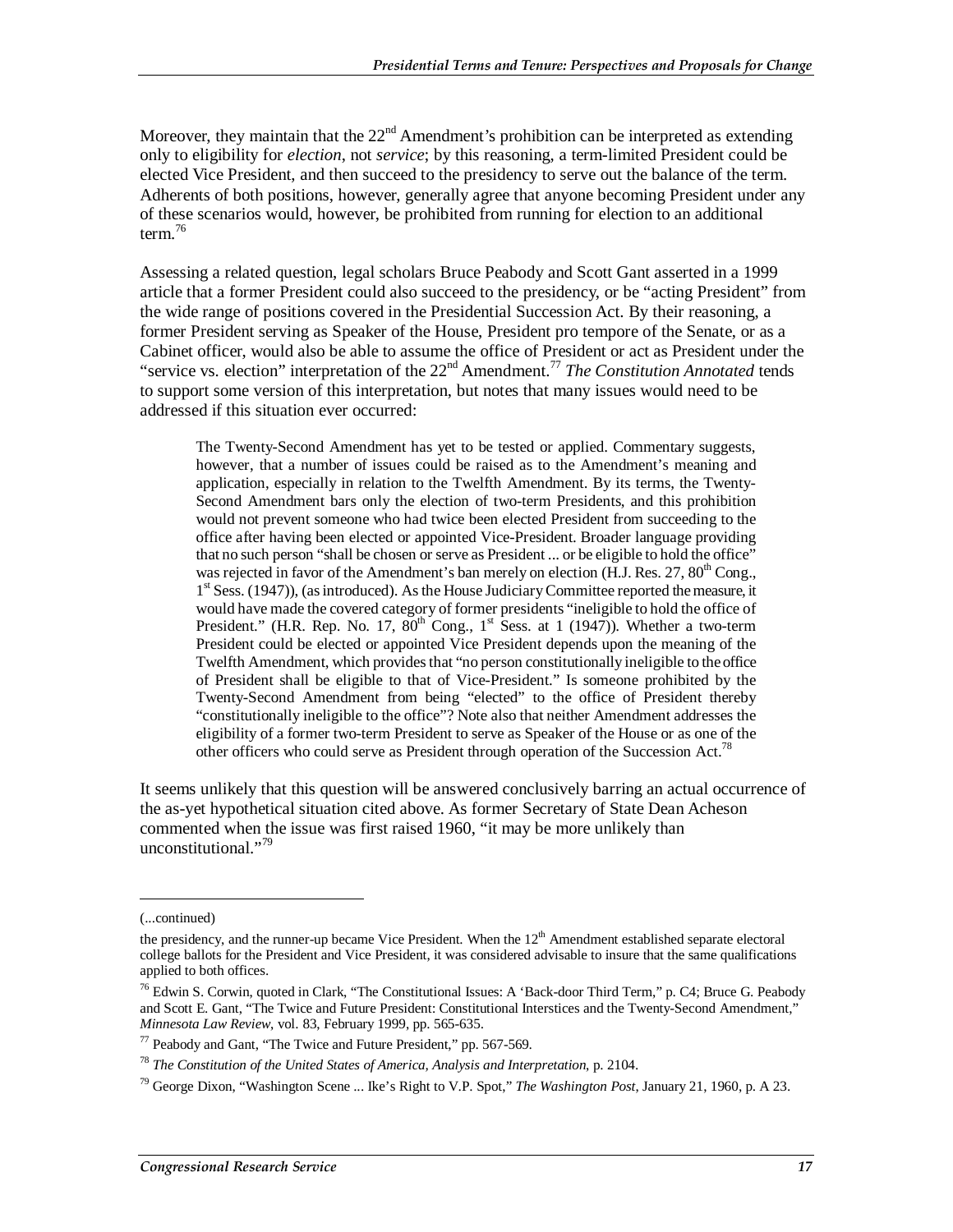## **The 25th Amendment: Filling Vice Presidential Vacancies**

The 25<sup>th</sup> Amendment, which provides for several aspects of presidential succession and disability, also filled a gap in constitutional procedures that had existed since 1789. The amendment established procedures for filling vacancies in the vice presidency which have been implemented twice since the amendment's ratification in 1967.

As noted previously in this report, the Constitution originally made no provision for filling vacancies in the vice presidency, but authorized Congress to provide for simultaneous vacancies in both executive offices. The Succession Act of 1792 (1 Stat. 240), passed by the Second Congress (1791-1793), addressed the issue, authorizing the President pro tempore of the Senate and the Speaker of the House, in that order, to act as President until a special election could be held to fill a presidential vacancy, unless the vacancy occurred late in the last full year of the incumbent's term of office.<sup>80</sup> The act made no provision for vacancies in the vice presidency, an omission that continued in its subsequent revisions, the succession acts of 1881 (24 Stat. 1) and 1947 (61 Stat. 380). Consequently, the office of Vice President was vacant on 14 different occasions between 1809 and 1965, due to the death or resignation of various incumbents. These vacancies ranged in duration from 67 days, following John C. Calhoun's resignation to assume a Senate seat in December 1832, to 47 months, when John Tyler became President following the death of William Henry Harrison in 1841.<sup>81</sup>

During the 1950s, Congress considered proposals concerning presidential disability that were largely generated by concern over illnesses suffered by President Dwight Eisenhower during his term of office (1953-1961). These included a "moderate" heart attack, a "mild" stroke, and surgery for a partial obstruction of the President's intestine.<sup>82</sup> Hearings on an amendment to provide for instances of presidential disability were held by the Senate Judiciary Committee's Subcommittee on Constitutional Amendments, chaired by Senator Estes Kefauver, in 1958 and 1959. No floor action was taken in either chamber on the question during this period. When Senator Kefauver, the chief advocate for constitutional action, died in August 1963, Senator Birch Bayh assumed leadership of succession and disability reform proponents in the Senate, in cooperation with Representative Emanuel Celler, chairman of the House Judiciary Committee.

The assassination of President John F. Kennedy on November 22, 1963, shocked and traumatized the nation and gave fresh impetus to concerns that culminated in the  $25<sup>th</sup>$  Amendment to the Constitution. Although Vice President Lyndon B. Johnson succeeded without incident after Kennedy's death, it was noted at the time that Johnson's potential immediate successor, House Speaker John W. McCormack, was 71 years old, and that Senate President pro tempore Carl T. Hayden, next in line of succession, was 86 and visibly frail. A consensus rapidly emerged that a

<sup>&</sup>lt;u>.</u> <sup>80</sup> The Succession Act of 1792 made no provision for vice presidential vacancies in this circumstance because it was unnecessary under the existing presidential election procedures: each elector cast two votes for President, with the winner elected President and the runner-up, Vice President.

<sup>&</sup>lt;sup>81</sup> For additional information on presidential and vice presidential succession and disability, please consult CRS Report RL34692, *Presidential Succession: Perspectives, Contemporary Analysis, and 110th Congress Proposed Legislation*, by Thomas H. Neale.

<sup>82</sup> John D. Feerick, *From Failing Hands, The Story of Presidential Succession* (New York: Fordham University Press, 1965), pp. 215-229.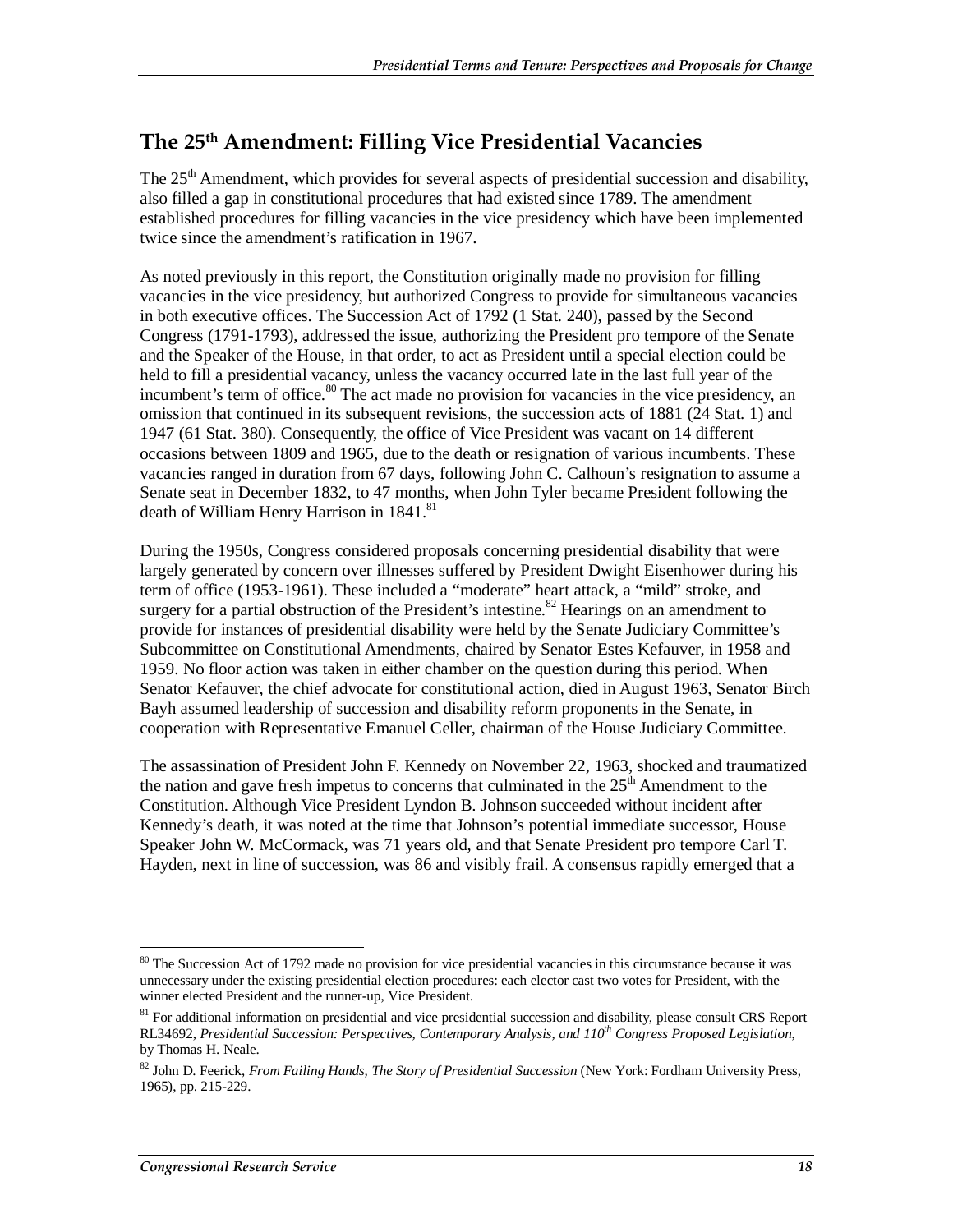vice presidential vacancy for any length of time constituted a dangerous gap in the nation's leadership during the Cold War, an era of international tensions and the threat of nuclear war.<sup>83</sup>

Senator Bayh introduced a constitutional amendment shortly after President Kennedy's death that provided new procedures for (1) presidential succession, (2) vice presidential vacancies, and (3) instances of presidential disability. Although the House declined to act on the proposal in 1964, it was reintroduced the following year in both chambers early in the first session of the  $89<sup>th</sup>$ Congress. The proposal included in its nearly identical House and Senate versions (H.J.Res. 1 and S.J.Res. 1, respectively) the following provisions:

- Section 1 provided that the Vice President becomes President in "case of the removal of the President from office or of his death or resignation."<sup>84</sup>
- Section 2 provided that whenever the office of Vice President is vacant, the President nominates a successor "who shall take office upon confirmation by a majority vote of both Houses of Congress.<sup>85</sup>"
- Section 3 provided that whenever the President declares he is disabled and unable to discharge his duties, the Vice President serves as Acting President.
- Section 4 provided that whenever the Vice President and a majority of the Cabinet, or, alternatively, the Vice President and a disability review body established by law, decides the President is incapacitated, and transmits these findings to Congress, the Vice President becomes Acting President. When the President transmits a message to Congress declaring that no inabilty exists, he resumes his powers and duties. If, however, the Vice President and a majority of either the Cabinet or the Vice President and the disability review body, if one has been established, disputes the President's message, then Congress decides the issue within a limited period of time. A two-thirds vote of both houses of Congress is necessary to sustain the Vice President's judgment that the President remains impaired; otherwise the President resumes the powers and duties of the office.

The proposed amendment moved quickly through the relevant committees and came to the floor of both chambers early during the first session of the new Congress. An overwhelming bipartisan consensus emerged in favor of Sections 1 through 3; Section 4, however, generated controversy that centered on its provisions governing disputed presidential disability. Opponents asserted that these procedures were too detailed to be included in a constitutional amendment, and that the question of disability would be better addressed in the proposed amendment by authorizing Congress to provide by law for such instances. Defenders responded by noting that leaving the disability review function to legislation, and dependent on a simple majority in both houses of Congress, might subject this critical issue to political manipulation: better to "set it in stone" in

<sup>&</sup>lt;u>.</u> <sup>83</sup> Following President Kennedy's death, the vice presidency remained vacant for 14 months, until Senator Hubert H. Humphrey was sworn in as Vice President on January 20, 1965.

<sup>&</sup>lt;sup>84</sup> This provision settled an issue that had been debated since the first vice-presidential succession, by John Tyler on the death of William Henry Harrison in 1841. The question was, did a Vice President who replaced the President assume his powers and duties only, effectively becoming an "acting" President, or did he assume the presidency itself? Tyler and subsequent Vice Presidents who succeeded claimed to be President in full, not acting President, but their status continued to be debated until the amendment settled the argument.

 $85$  U.S. Constitution,  $25<sup>th</sup>$  Amendment, Section 2.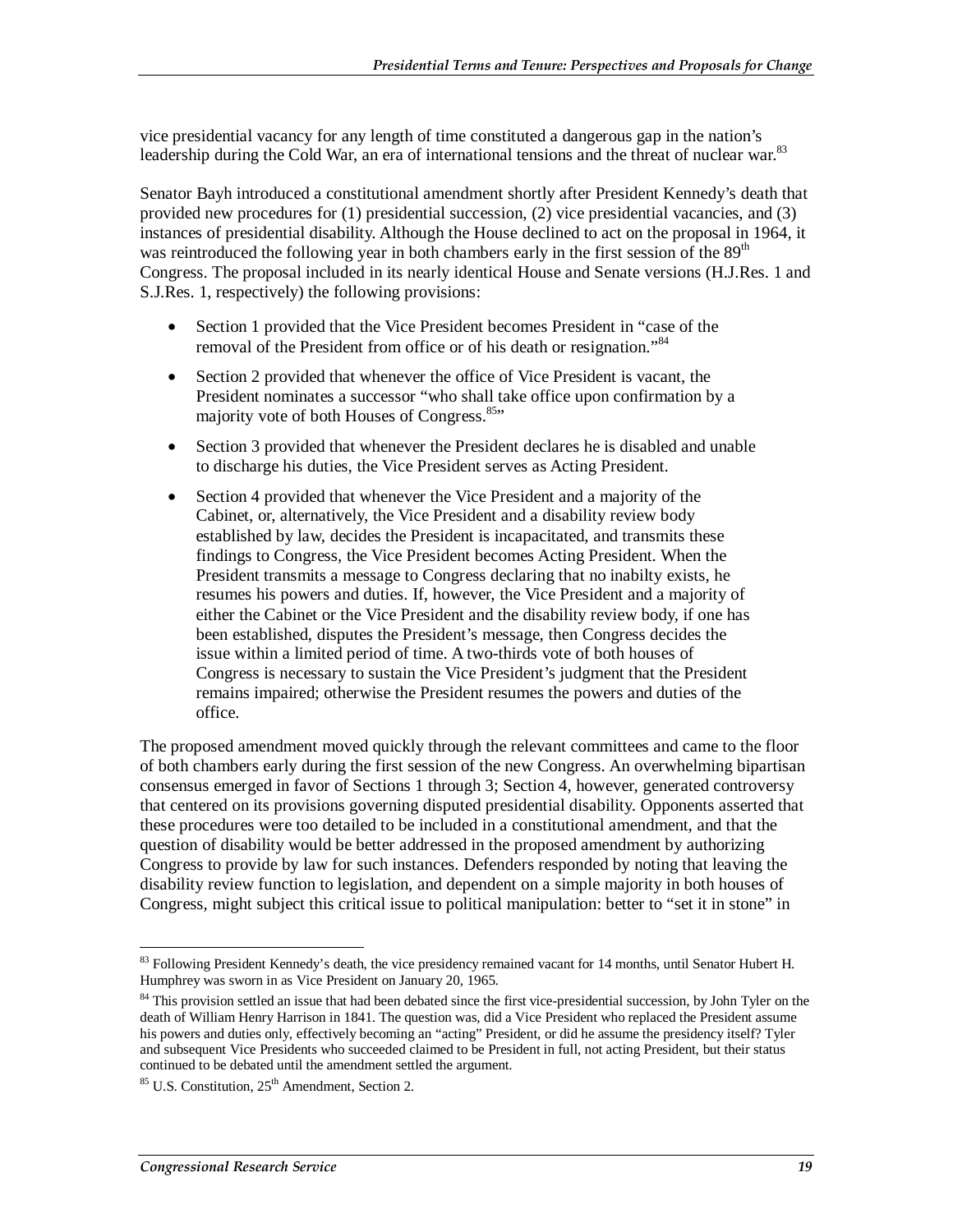the Constitution.<sup>86</sup> Senator Everett Dirksen was the chief proponent of the legislative route for disability procedures, but his amendment to the resolution was rejected by a substantial margin.<sup>87</sup> The Senate ultimately passed S.J.Res. 1 without the Dirksen amendment on February 13, 1965, by a vote of 72 to  $0$ ,<sup>88</sup> followed by House passage of H.J.Res. 1 on April 13, by a vote of 368 to 29.<sup>89</sup> A conference reconciled minor differences between the two versions, and the amendment was officially proposed to the states on July 6. Ratification proceeded quickly in the states; Nevada became the  $38<sup>th</sup>$  state to ratify on February 10, 1967, and the Administrator of General Services declared the amendment to be in effect on February  $23<sup>rd</sup>$  of the same year.<sup>90</sup>

#### Implementing the 25<sup>th</sup> Amendment

Both Sections 1 and 2 of the  $25<sup>th</sup>$  Amendment, which relate to presidential and vice presidential term and tenure, have been implemented since its ratification in 1967. In the case of Section 1, no direct action beyond swearing in the new President was necessary on August 9, 1974, when President Richard Nixon resigned while facing almost certain impeachment stemming from his involvement in the Watergate scandal. His Vice President, former Representative Gerald Ford, was inaugurated without incident when he took the oath of office in an atmosphere of high drama the same day.

#### *1973: Nomination and Confirmation of Gerald R. Ford as Vice President*

The provisions of Section 2 of the  $25<sup>th</sup>$  Amendment were invoked twice within a few years of the amendment's ratification. Between 1973 and 1974, the extraordinary circumstances surrounding the Watergate scandal resulted in what amounted to back-to-back implementations of the section within the space of 16 months, as the vice presidency became vacant twice, first due to resignation, and second, due to succession of the Vice President to the presidency. <sup>91</sup> As the remarkable events of the Watergate scandal unfolded, in June 1973, an unrelated federal investigation of political corruption in Baltimore County, Maryland, uncovered evidence of illegal activities by Vice President Spiro Agnew during and after his service as county executive and Governor of Maryland in the  $1960s$ .<sup>92</sup> After a grand jury was convened, the Vice President entered into negotiations with the Justice Department and President Nixon's counsel, as a result of which he agreed to resign and plead "no contest" to one count of tax evasion, in return for a fine and three years of probation. Agnew resigned the vice presidency on October 10, 1973. On

<sup>&</sup>lt;u>.</u> 86 Grimes, *Democracy and the Amendments to the Constitution*, pp. 137-140.

 $87$  *Congressional Record*,  $89<sup>th</sup>$  Congress, 1<sup>st</sup> session, vol. 111, February 12, 1965, p. 3272.

<sup>88</sup> Ibid., p. 3286.

 $89$  *Congressional Record*,  $89<sup>th</sup>$  Congress, 1<sup>st</sup> session, vol. 111, April 13, 1965, pp. 7968-7969.

<sup>90</sup> *The Constitution of the United States, Analysis and Interpretation*, p. 42.

 $91$  Readers seeking a fuller account of the scandal and aspects particularly related to the role of Section 2 of the  $25<sup>th</sup>$ Amendment may wish to consult the following works: Richard M. Cohen and Jules Witcover, *A Heartbeat Away: The Investigation and Resignation of Vice president Spiro T. Agnew* (New York: Viking Press, 1974); Theodore H. White, *Breach of Faith, the Fall of Richard Nixon* (New York: Atheneum, 1975), or *Watergate, Chronology of a Crisis* (Washington: Congressional Quarterly, 1975).

<sup>92</sup> This account relies substantially on Richard M. Cohen and Jules Witcover, *A Heartbeat Away: The Investigation and Resignation of Vice President Spiro T. Agnew* (New York: Viking Press, 1974), and "Agnew: Second Vice President to Resign," in *Congressional Quarterly Almanac, 93rd Congress, 1st session, 1973*, vol. 29 (Washington: Congressional Quarterly, 1974), pp. 1054-1058.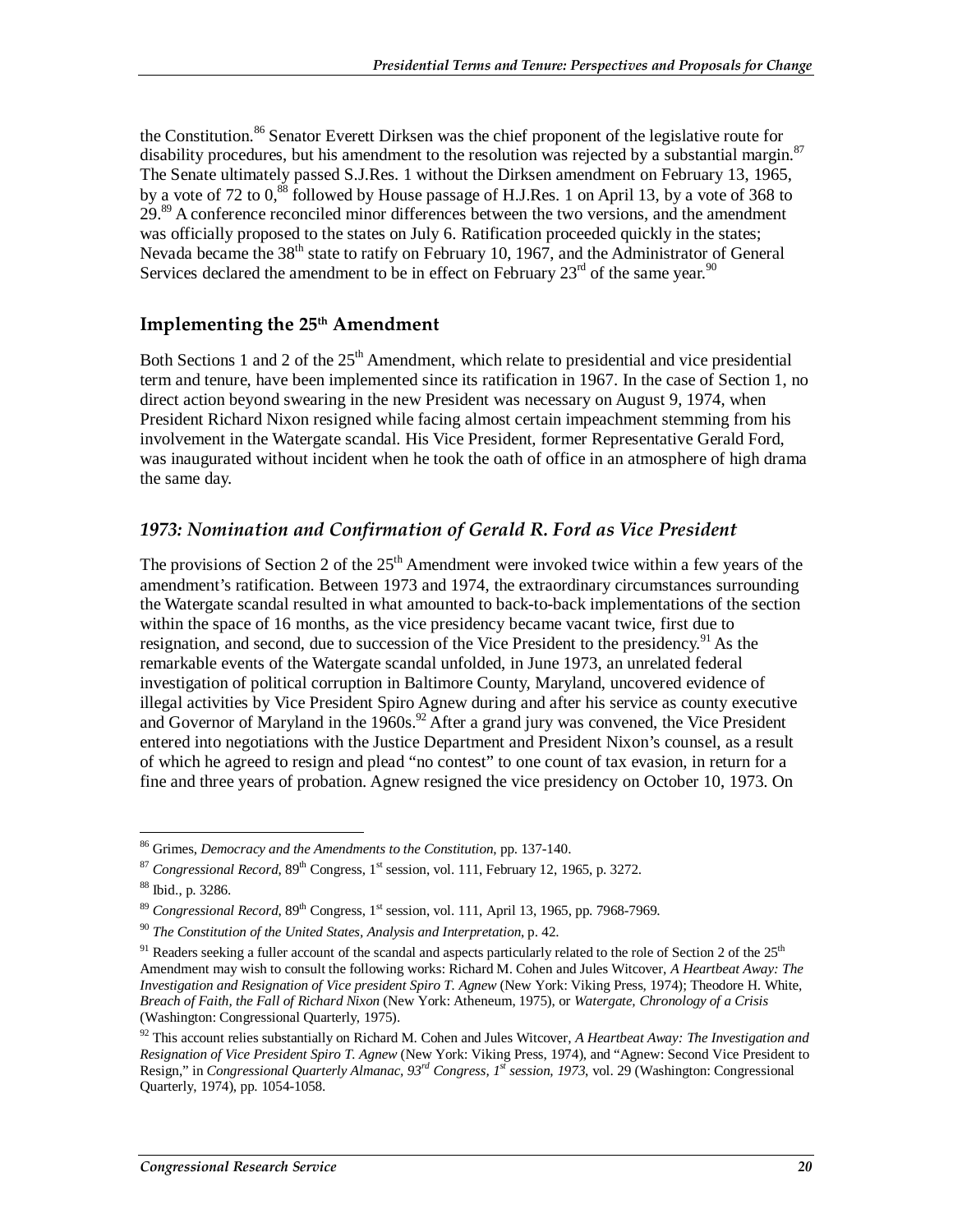October 12, the President nominated the House Republican Leader, Representative Gerald Ford, to be Vice President, thus triggering Section 2 of the amendment.<sup>93</sup>

The nomination was referred in the House to the Committee on the Judiciary, and in the Senate to the Committee on Rules and Administration; the two chambers agreed on consecutive hearings, with the Senate proceeding first. The Senate Rules Committee hearings began on November 1, 1973, and continued in both public and executive sessions until the committee voted unanimously to report the nomination favorably to the full Senate on November 20.<sup>94</sup> The House Judiciary Committee opened its first session on November 15, immediately following the Senate's last public hearings session. House hearings continued until November 26, and on November 29, the committee voted 30-8 to report the nomination favorably to the full House.<sup>95</sup> After two days of floor debate, the Senate voted on November 27 by a margin of 93 to 2 to confirm Ford as Vice President.<sup>96</sup> The House voted to confirm Ford on December 6, after one day of debate, by a vote of 387 to 35.<sup>97</sup> Representative Ford took the oath as Vice President before a joint session of Congress in the House chamber the same day.<sup>98</sup>

#### 1974: Nomination and Confirmation of Nelson A. Rockefeller as Vice President

The second, and to date the only other, implementation of Section 2 occurred less than a year later. On August 9, 1974, Richard Nixon resigned the presidency, after being confronted with the near certainty of impeachment and possible removal from office due to his role in the Watergate scandal. Gerald Ford was immediately sworn in as President, thus creating a vacancy in the vice presidency, for which he nominated former New York Governor Nelson Rockefeller on August 20.<sup>99</sup> Congress adopted the same procedures, but the hearing schedules were complicated by the press of legislative business and the fact that 33 members of the House Judiciary Committee and two members of the Senate Committee on Rules and Administration were running for reelection in the mid-term congressional elections held November 2, 1974. An additional factor in the delay was the fact that, as a scion of one of America's wealthiest families, Governor Rockefeller's personal finances were extraordinarily complex, and required a lengthy investigation. Given these factors, the Senate hearings were conducted in two widely-separated installments, from September 23 to 26, and again between November 13 and 15. The Rules Committee voted unanimously to report the nomination to the full Senate on November  $22.^{100}$  The House again scheduled consecutive hearings, convening the Judiciary Committee from November 21 to 26,

<sup>-</sup>93 U.S. President (Nixon), "Remarks Announcing Intention to Nominate Gerald R. Ford To Be Vice President," *Public Papers of the Presidents of the United States: Richard M. Nixon, 1973* (Washington: GPO, 1975), pp. 867-869.

<sup>94</sup> U.S. Congress, Senate Committee on Rules and Administration, *Nomination of Gerald R. Ford of Michigan To Be Vice President of the United States*, report, 93rd Congress, 1st session, Senate Executive Report 93-26 (Washington: GPO, 1973).

<sup>95</sup> U.S. Congress, House, Committee on the Judiciary, *Confirmation of Gerald R. Ford as Vice President of the United States*, report to accompany H.Res. 735, 93<sup>rd</sup> Congress, 1<sup>st</sup> session, H.Rept. 93-695 (Washington: GPO, 1973).

<sup>96</sup> *Congressional Record*, 93rd Congress, vol. 119, November 27, 1973, p. 38225.

<sup>97</sup> Ibid., December 6, 1973, p. 39899.

<sup>&</sup>lt;sup>98</sup> Ibid., pp. 39925-26.

<sup>99</sup> U.S. President (Ford), "Remarks on Intention To Nominate Nelson A. Rockefeller To Be Vice President of the United States," *Public Papers of the Presidents of the United States: Gerald R. Ford, 1974* (Washington: GPO, 1975), pp. 28-29.

<sup>100</sup> U.S. Congress, Senate Committee on Rules and Administration, *Nomination of Nelson A. Rockefeller of New York To Be Vice President of the United States*, report, 93rd Congress, 2nd session, Senate Executive Report 93-34 (Washington: GPO, 1974).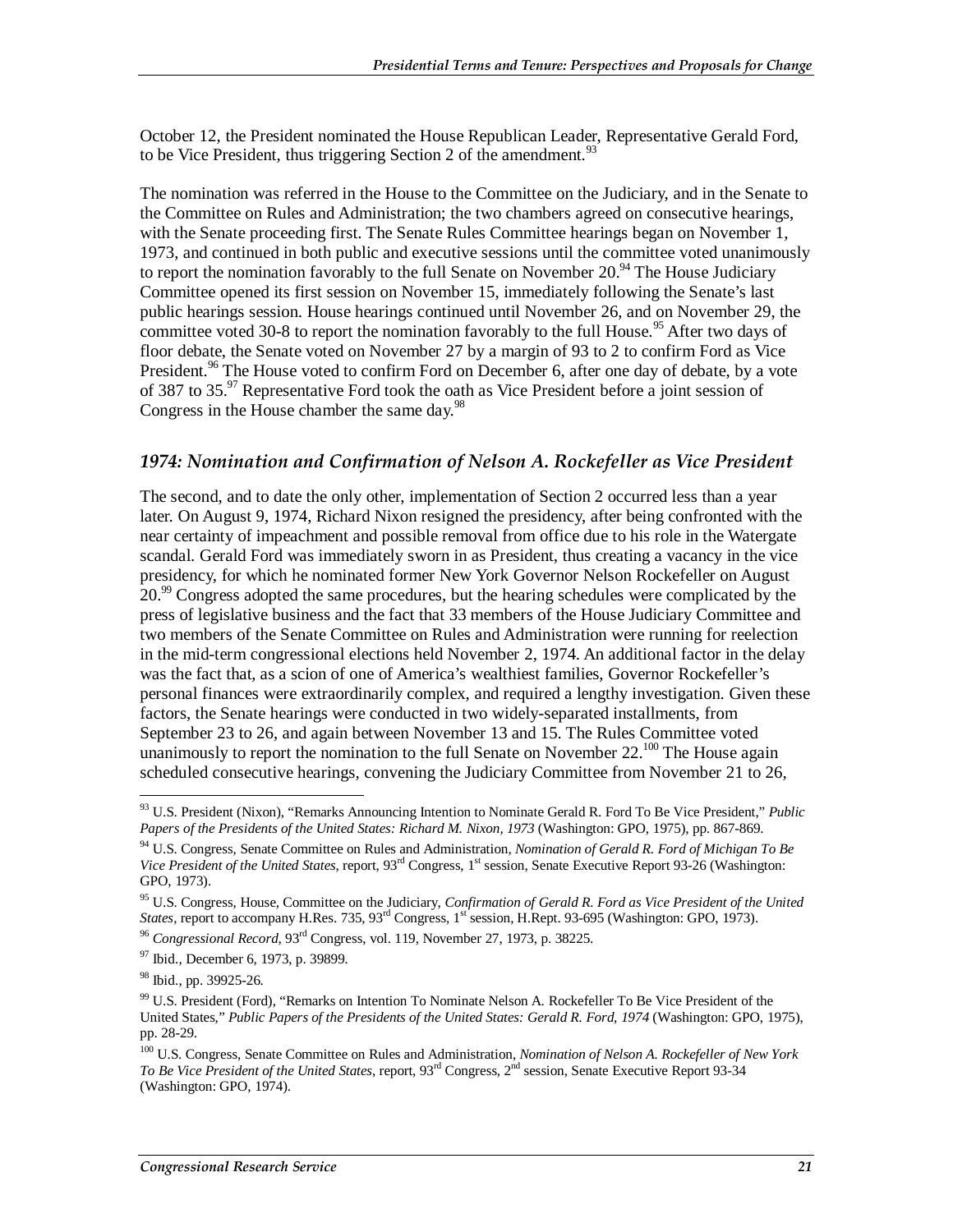and again between December 2 and 4. The committee voted 26 to 12 to report the nomination favorably on December  $12^{101}$  As was the case with the Ford nomination, floor debate on the confirmation of Nelson Rockefeller to be Vice President was somewhat anti-climactic. Most of the substantive points in favor of, or in opposition to, the nominee had been thoroughly examined in the hearings process and were largely disposed of in the Rules and Judiciary Committee reports. The Senate voted 90 to 7 to confirm Rockefeller on December  $10^{102}$  while the House confirmed the nomination by a closer margin, 287 to 128, on December 19.<sup>103</sup> Vice President Rockefeller was inaugurated in the Senate, with House Members in attendance, the same day.<sup>104</sup>

# **Proposals for Change**

Since the  $25<sup>th</sup>$  Amendment was ratified in 1967, proposals to alter presidential and vice presidential terms and tenure have centered on two approaches. The first would extend the presidential term to six years. Most, but not all, of proposals incorporating this change would also limit the President to a single term. The second approach would repeal the  $22<sup>nd</sup>$  Amendment to allow individuals to be elected President more than twice.

### **A Six-Year Term for the President and Vice President**

The idea of a six-year term for the President and Vice President has a long history: the first amendment to this effect was introduced in 1826, in the  $19<sup>th</sup>$  Congress (1825-1826). According to a Congressional Research Service study, a total of 184 such amendments had been introduced by 1981, to which may be added an additional 24 proposed in the  $97<sup>th</sup>$  (1981-1982) through the  $104<sup>th</sup>$  $(1995-1996)$  Congresses.<sup>105</sup> None, however, have been introduced since that time.

The basic provisions of most of these proposals call for a six-year term for the two executive offices, with each limited to a single term. In addition, most of them include a variant of the existing  $22<sup>nd</sup>$  Amendment provision for Vice Presidents who succeed to the highest office: they would be eligible for election in their own right provided they had served less than three years of the term to which their predecessor was elected. Moreover, most of these proposed amendments specifically call for the repeal of the  $22<sup>nd</sup>$  Amendment, in the interest of constitutional consistency.

#### **For and Against**

Proponents of the single six-year term deploy a range of arguments in support of their position. Perhaps most prominent, they assert that it would end the "permanent campaign" for reelection,

<sup>-</sup><sup>101</sup> U.S. Congress, House Committee on the Judiciary, Confirmation of Nelson A. Rockefeller as Vice President of the United States, report to accompany H.Res. 1511, 93<sup>rd</sup> Congress, 2<sup>nd</sup> session, H.Rept. 93-1609 (Washington: GPO, 1974).

<sup>&</sup>lt;sup>102</sup> *Congressional Record*, 93<sup>rd</sup> Congress, vol. 120, December 10, 1974, p. 38936.<br><sup>103</sup> Ibid., December 19, 1974, p. 41517.

<sup>&</sup>lt;sup>104</sup> Ibid., p. 41181, 41182. The apparent discrepancy in pagination is due to the fact that Senate proceedings for December 19, which include the inaugural ceremony, are printed before those of the House.

<sup>105</sup> CRS Report 81-129, *Presidential Tenure: A History and Analysis of The President's Term of Office*, by Stephen W. Stathis, p. 49. Updated by CRS from the Legislative Information System.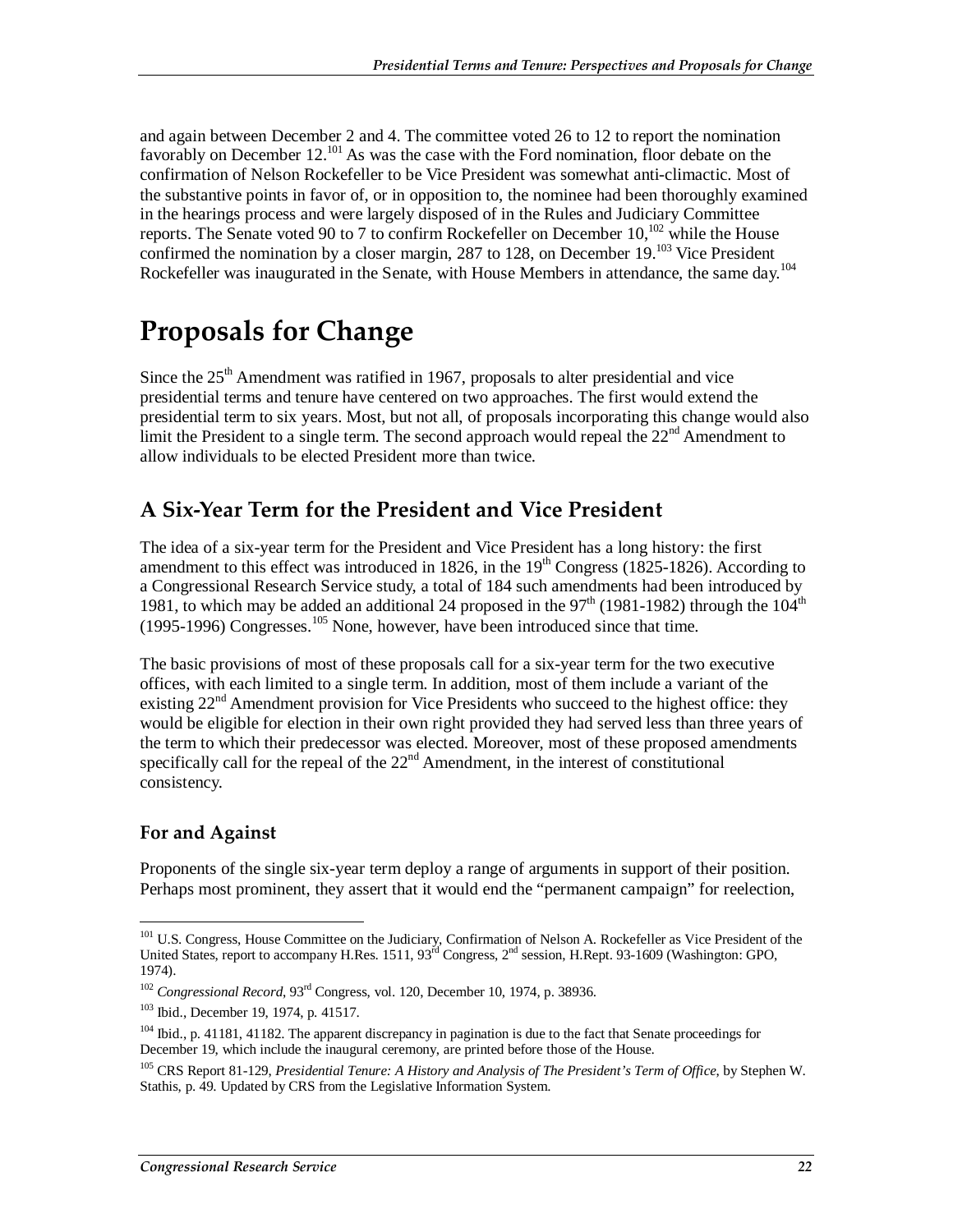which is said to begin as soon as a newly elected President is inaugurated for a first term. According to this theory, the chief executive would be freed from the distraction of partisan political concerns associated with planning and campaigning for reelection, and would be able to concentrate on public policy issues.<sup>106</sup> Decisions on major issues would, they claim, be less likely to be judged by their impact on the President's reelection prospects. This, in turn, would promote greater consistency in foreign and domestic policy, as the President would be able to focus exclusively on their value, rather than on the political implications stemming from the same.<sup>107</sup> A six-year term would have additional substance, they assert, because it would give the President more time to implement these policies, to adjust them as necessary, and to monitor their success; this would give the President's initiatives "a fair chance to work."<sup>108</sup> Former President Jimmy Carter (1977-1981), a former President who endorsed the longer single presidential term, added another dimension when he suggested that a President who had no prospect of reelection might enjoy greater moral authority and credibility, and perhaps greater influence on the course of policy formulation, since he could not be accused of political motivation (i.e., his interest in securing a second term). $109$ 

Critics of the proposal suggest at base that restricting the President to a single term is fundamentally undemocratic, that it deprives the voters of their right to choose their preferred candidate for the office,  $^{110}$  Rebutting those who claim a single term will help a President concentrate on policy issues, opponents assert the contrary. They note that many Presidents in their second terms have struggled to implement their programs because, as "lame ducks" they have lost influence in Congress and the larger political arena. A one-term chief executive who did not enjoy the prospect of reelection would, they claim, be a lame duck the day he or she took office.<sup>111</sup> Far from being more devoted to questions of policy, opponents suggest that a one-term President would be too well insulated from the give and take of political discourse, and less responsive to the will of the people. As one commentator notes: "a [P]resident protected from public opinion is also a [P]resident unrestrained by it. If he is free to act in the national interest, ... that national interest will be as he defines it. And will his definition be superior to the one that is hammered out, under the current system, in the heat of a reelection contest?"<sup>112</sup> In the final analysis, they maintain that the single term would extend the terms of failed or simply mediocre Presidents two years beyond their current termination date, while reducing the possible tenure of more capable chief executives by the same length of time: six years in office is too long for a failed President, they say, and too short for a successful one.<sup>113</sup>

<sup>-</sup>106 Bruce Buchanan, "The Six-Year One Term Presidency, A New Look at an Old Proposal," *Presidential Studies Quarterly*, vol. 18, winter 1988, p. 130.

<sup>107</sup> Donald L. Robinson, ed., "The Single Six-Year Term for Presidents (1984)," in *Reforming American Government, The Bicentennial Papers of the Committee on the Constitutional System* (Boulder, CO: Westview Press, 1985), p. 173. <sup>108</sup> Buchanan, "The Six-Year One Term Presidency," p. 132.

 $109$  Ibid., p. 133.

<sup>110</sup> Robinson, "The Single Six-Year Term for Presidents," p. 174.

 $111$  Ibid.

<sup>112</sup> James L. Sundquist, *Constitutional Reform and Effective Government* (Washington: Brookings Institution, 1986), p. 130.

<sup>113</sup> David C. Nice, "In Retreat From Excellence: The Single Six-Year Term," *Congress and the Presidency*, vol. 13, autumn, 1986, p. 210.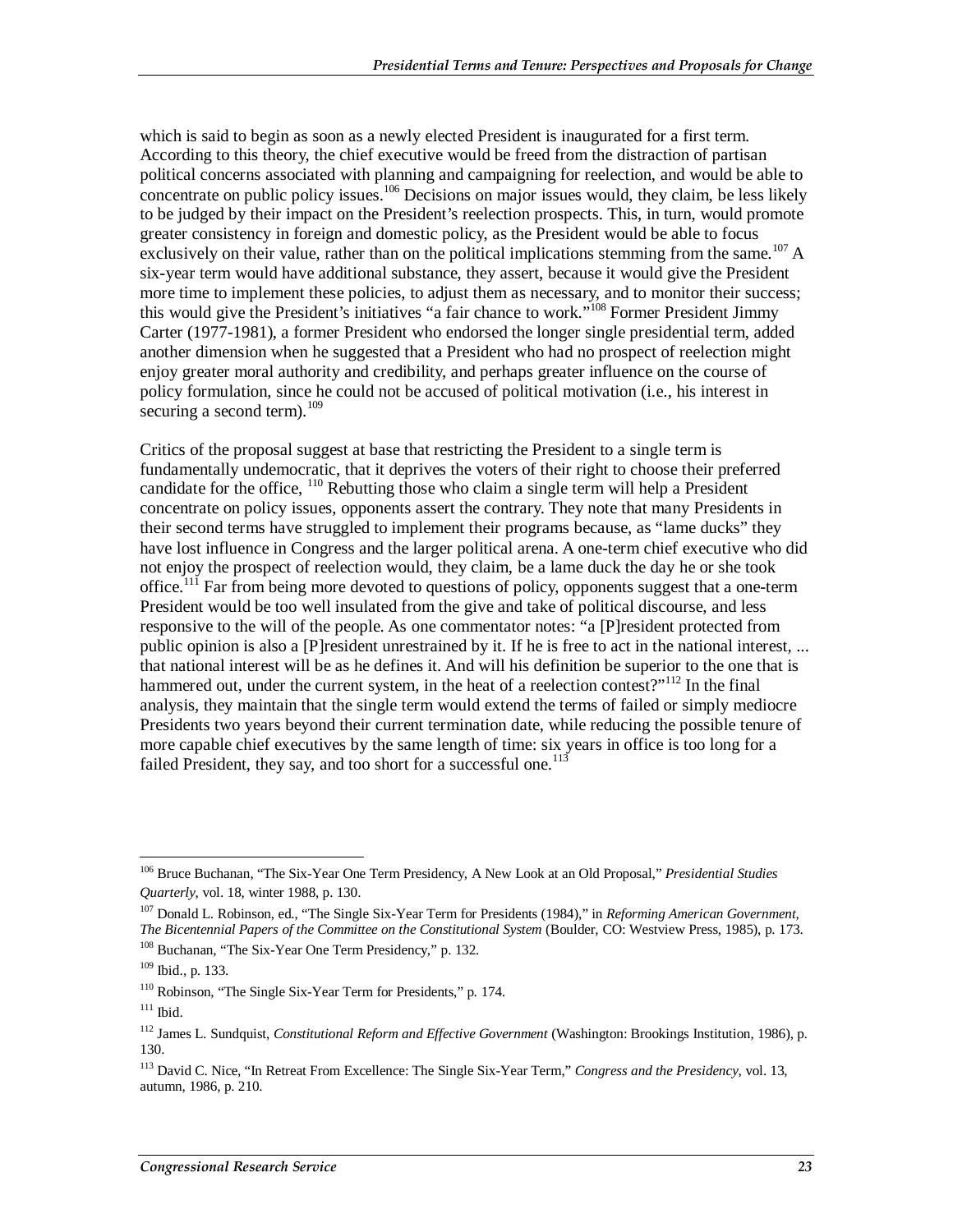#### **Legislative Activity**

As noted earlier, the proposal to establish a single six-year term for the President and Vice President was a hardy perennial from the early days of the republic: 208 such amendments were introduced between the  $19<sup>th</sup>$  through  $104<sup>th</sup>$  Congresses. The most recent legislative activity took place during the 92<sup>nd</sup> (1971-1972) and 93<sup>rd</sup> (1973-1974) Congresses. In the former, the Senate Judiciary Committee's Subcommittee on Constitutional Amendments held two days of hearings, on October 28 and 29, 1971 114 A brief hearing held by the House Judiciary Committee's Subcommittee on Crime on September 26, 1973, in the  $93<sup>rd</sup>$  Congress,  $115$  proved to be the last congressional activity (beyond the simple introduction of proposed amendments) dealing with this question through the time of the present writing.

Beginning in the late 1970s, the once-steady stream of proposed amendments gradually dried up, so that the most recent stand-alone proposals were offered in the  $101<sup>st</sup>$  Congress (1989-1990), including H.J.Res. 6, introduced by Representative Jack Brooks, H.J.Res. 52, Representative Bill Frenzel, and H.J.Res. 176, Representative Frank Guarini. These proposals received no action other than pro forma committee referral. More recently, the six-year presidential term was incorporated into several proposals that sought to establish a comprehensive system of term limits for both Congress and the President. In the 102<sup>nd</sup> Congress, for instance, H.J.Res. 82, introduced by Representative Richard Schulze, sought to establish a single six-year presidential and vice presidential term, but retained the two-term limit. This resolution also proposed a three-year term for Representatives and a rotation in office requirement that effectively limited Representatives to six consecutive three-year terms and Senators to three consecutive six-year terms, or 18 consecutive years in either case.<sup>116</sup> In the 104<sup>th</sup> Congress, Representative Frank Mascara introduced H.J.Res. 28, which proposed a single six-year term for the President and Vice President, within the context of a four-year term for Representatives and an absolute limit of 12 years service in one house for Members of both chambers of Congress.<sup>117</sup> No action beyond committee referral occurred on either of these two most recent proposals.

### **Repeal of the 22nd Amendment**

The first efforts to repeal the  $22<sup>nd</sup>$  Amendment began in 1956, just five years after the amendment was ratified. Since that time, 54 proposed amendments that would eliminate the two-term presidential election limit have been introduced in Congress, all but one of them in the House of Representatives. <sup>118</sup> Unlike the single six-year term, repeal continues to be a live option,

-

<sup>114</sup> See U.S. Congress, Senate Subcommittee on Constitutional Amendments of the Senate Judiciary Committee, *Single Six-Year Term for President*, Hearings on S.J.Res. 77, 92<sup>nd</sup> Congress, 1<sup>st</sup> session, October 28 and 29, 1971 (Washington: GPO, 1972). In retrospect, these hearings featured testimony by a remarkable range of historic figures, including Senator Mike Mansfield, political scientist James McGregor Burns, New Dealers Rexford Tugwell and Thomas Corcoran, Truman advisor and later Secretary of Defense Clark Clifford, Eisenhower press secretary James Haggerty, and Johnson advisers George Reedy and Joseph Califano.

<sup>115</sup> See U.S. Congress, House, Subcommittee on Crime of the House Judiciary Committee, *One Six-Year Term*, Hearings on One Six-Year Term, September 26, 1973, 93<sup>rd</sup> Congress, 1<sup>st</sup> session (Washington: GPO, 1974).

<sup>&</sup>lt;sup>116</sup> It should be noted that this resolution did not propose absolute term limits on Senators and Representatives. In theory, a term-limited Senator or Representative (i.e., one who had served 18 consecutive years) could be reelected to Congress only after sitting out a single term. The proposed Amendment did not provide limits for Representatives who sought election to the Senate, or vice versa.

<sup>&</sup>lt;sup>117</sup> Under this resolution, a person could serve 12 years as a Representative and 12 more as a Senator, or vice versa.

<sup>118</sup> CRS Report for Congress 81-129, *Presidential Tenure: A History and Analysis of the President's Term of Office*, (continued...)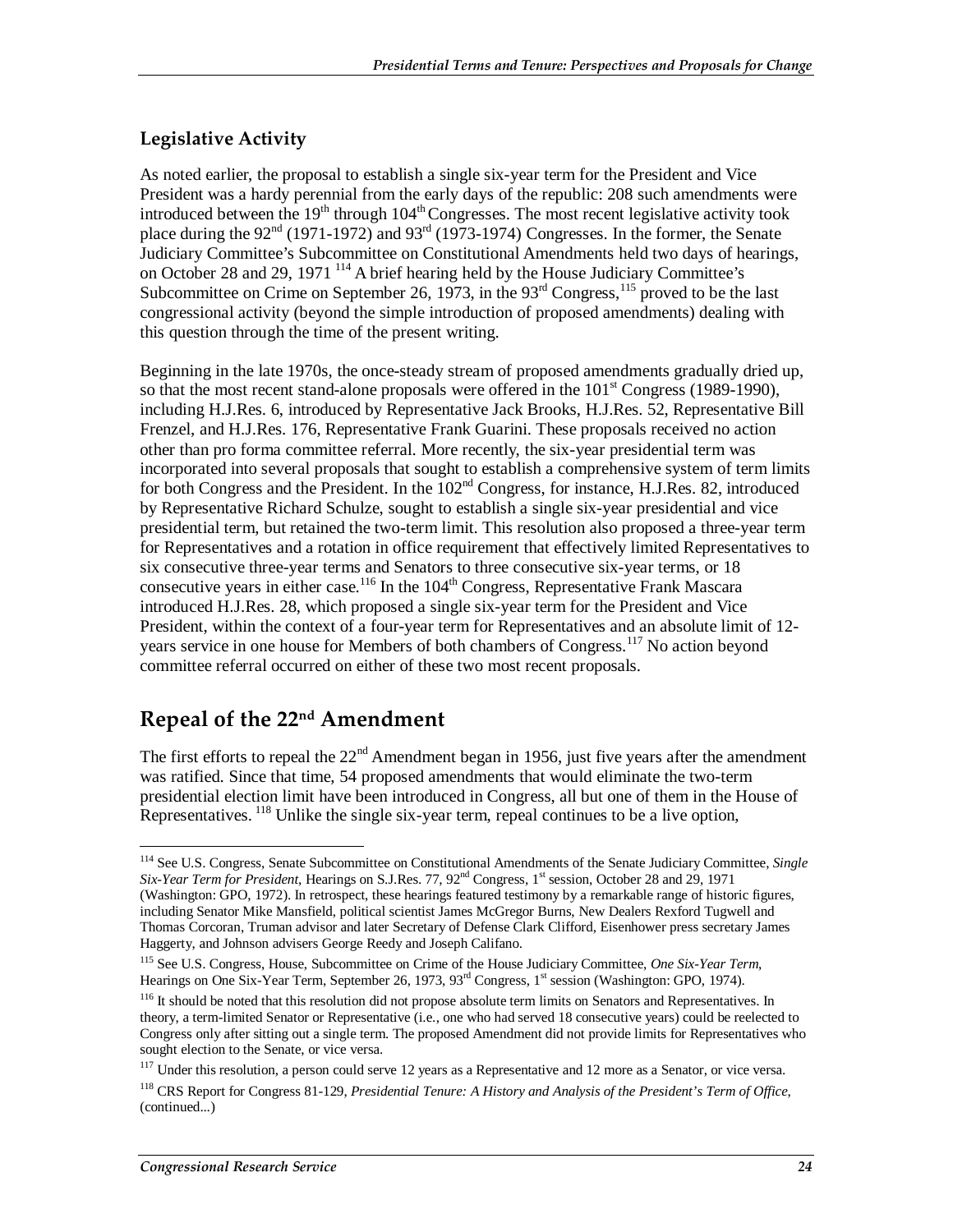introduced in every Congress for the past 28 years. The proposed amendments generally incorporate very simple language (e.g., "The twenty-second article of amendment to the Constitution of the United States is hereby repealed").<sup>119</sup> Some earlier versions, however, combined repeal with the six-year term.<sup>120</sup>

#### **For and Against**

Many of the arguments raised in favor of and opposition to repeal of the  $22<sup>nd</sup>$  Amendment were cited earlier in this report. Briefly, proponents assert that the amendment is inherently undemocratic, in that it prohibits the voters from electing a qualified candidate they favor. In most instances, they suggest that Presidents would continue to limit themselves to two terms, or be limited by external constraints, such as political considerations, health, or other reasons, unless there were pressing need and demand for a third term. In periods of national or international crisis, they maintain that the 22nd Amendment is a straightjacket that prevents the nation from retaining an experienced and trusted leader at a time when continuity in the presidency is essential. Finally, as is the case with arguments against the single six-year term, proponents of repeal suggest that every President who is reelected becomes a lame duck the day he takes the oath for his second term, handicapped by diminished influence and authority. The prospect of a third term, they argue, would help avoid the slow diminution of power most Presidents experience during their second terms.

Supporters of the  $22<sup>nd</sup>$  Amendment argue that eight years is time enough for any individual in a position of such great power as the presidency of the United States. The intent of the founders for a time-limited presidency, they assert, was clearly expressed at the Constitutional Convention, where the delegates accepted the prospect that Presidents might serve an additional term of office only after lengthy debate. Moreover, they suggest that temptation to accrue excessive power to the executive, even with the best of intentions, is a constant danger to the constitutional ideal of a balanced federal government embracing a system of checks and balances within a framework of separation of powers. They note that recent history provides what they regard as troubling examples of this impulse to concentration, e.g., the "imperial presidency"<sup>121</sup> and the "unitary" presidency."<sup>122</sup> Presidential term limits, they conclude, are an essential check to the cult of personality and the potential for excessive presidential power.

#### **Legislative and Other Activity**

Several early proposals to repeal the  $22<sup>nd</sup>$  Amendment were the subject of congressional interest in the 1950s, most notably  $S.J.Res.$  11 in the  $86<sup>th</sup>$  Congress. This measure was accorded hearings in 1959 by the Senate Judiciary Committee's Subcommittee on Constitutional Amendments, the

1

121 See, for example, Arthur M. Schlesinger, Jr., *The Imperial Presidency* (Boston: Houghton Mifflin, 2004 (c. 1973)).

<sup>(...</sup>continued)

pp. 44-46. Updated by CRS from the Legislative Information System.

 $119$  H.J.Res. 5,  $111<sup>th</sup>$  Congress.

<sup>&</sup>lt;sup>120</sup> The implications for presidential tenure of such a hybrid would have been substantial, perhaps transformative. Every President elected to a second term would have served 12 years, barring unforeseen circumstances, and would have been theoretically eligible for a third or even fourth term.

<sup>122</sup> See, for example, Stephen E. Calabresi and Christopher S. Yoo, *The Unitary Executive, Presidential Power from Washington to Bush* (New Haven, CT: Yale University Press, 2008).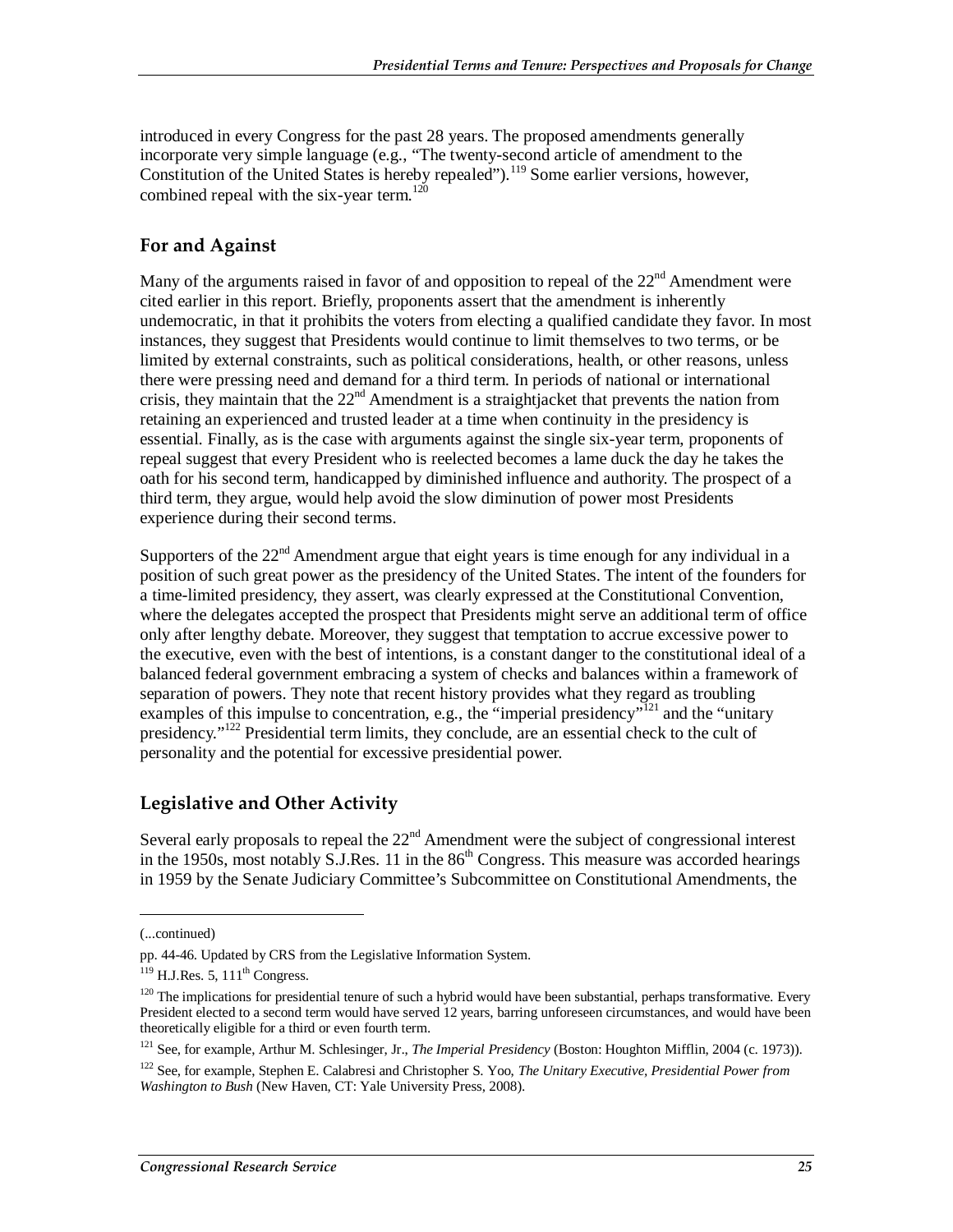highlight of which was former President Harry Truman's testimony in its support.<sup>123</sup> The subcommittee's vote to approve the proposal and report it to the full committee on September 1 of that year ultimately proved to be the high water mark of the repeal movement: no proposed constitutional amendment calling for repeal of the  $22<sup>nd</sup>$  Amendment has received anything beyond pro forma committee referral in the ensuing half-century. Proposals to repeal the  $22<sup>nd</sup>$  Amendment are introduced in almost every Congress—H.J. Res 5, introduced in the 111<sup>th</sup> Congress by Representative José Serrano on January 6, 2009, is the current vehicle. On February 9, it was referred to the Subcommittee on the Constitution, Civil Rights and Civil Liberties. No additional action has been taken on it at the time of the present writing.

Beyond the immediate ambit of legislative proposals, the idea, if not the reality, of repealing the 22<sup>nd</sup> Amendment seems to gain publicity and some level of theoretical support when term-limited Presidents approach the end to their time in office. As noted earlier in this report, there was some interest in the possibility of a third term by President Eisenhower in 1960, notwithstanding the President's documented health problems. In 1973, supporters of a third term for President Nixon established an organization to promote repeal of the amendment, but as the President was increasingly implicated in the Watergate scandal, this effort was abruptly abandoned.<sup>124</sup> Again in 1985, as Ronald Reagan entered his second term, suggestions emerged that repeal of the  $22<sup>nd</sup>$ Amendment might enable a third term for the popular President. While Reagan himself maintained that any effort at repeal should apply only to future Presidents, supporters in Congress and elsewhere mounted a public campaign to repeal the amendment in time for a third Reagan term in 1989.<sup>125</sup> Although greeted enthusiastically by the President's supporters, the proposal met with mixed reviews in the press and among the general public. Substantial Republican losses in the 1986 congressional elections, followed almost immediately by revelation of the Iran-Contra scandal, largely dampened further enthusiasm for repeal.<sup>126</sup> Most recently, the issue may have sparked new interest toward the end of President Clinton's tenure, when the  $106<sup>th</sup>$  Congress saw an increase in the number of amendment proposals that would have repealed the  $22<sup>nd</sup>$ Amendment.<sup>127</sup>

# **Concluding Observations**

The question of presidential and vice presidential terms and tenure has had a sometimes-dramatic history in the more than two centuries that have passed since the Constitutional Convention settled on the basic questions of term length and reeligibility. As this report documents, various circumstances contributed to what approached a de facto one term presidential tradition for much of the  $19<sup>th</sup>$  century, while during this same period a durable body of opinion favored a constitutional amendment to formalize the single term. In the  $20<sup>th</sup>$  century, three constitutional amendments made incremental changes in certain conditions of presidential tenure, most notably the 22nd Amendment's establishment of limits on the number of times a person could be elected

<u>.</u>

<sup>123</sup> U.S. Congress, Subcommittee on Constitutional Amendments of the Committee on the Judiciary, *Hearings on S.J. Res. 11*, Part I, May 4, 1959, 86<sup>th</sup> Congress, 1<sup>st</sup> session (Washington: GPO, 1959), pp. 5-13.

<sup>124</sup> Paul B. Davis, "The Future of Presidential Tenure," *Presidential Studies Quarterly*, volume 10, summer, 1980, pp. 472-473.

<sup>125</sup> Stephen Stathis, "The Twenty-Second Amendment: A Practical Remedy or Partisan Maneuver," *Constitutional Commentary*, volume 7, 1990, pp. 78-80.<br><sup>126</sup> Ibid., p. 81.

 $127$  H.J.Res. 17, Representative Serrano, H.J.Res. 24, Representative Hoyer and H.J.Res. 38, Representative Frank.